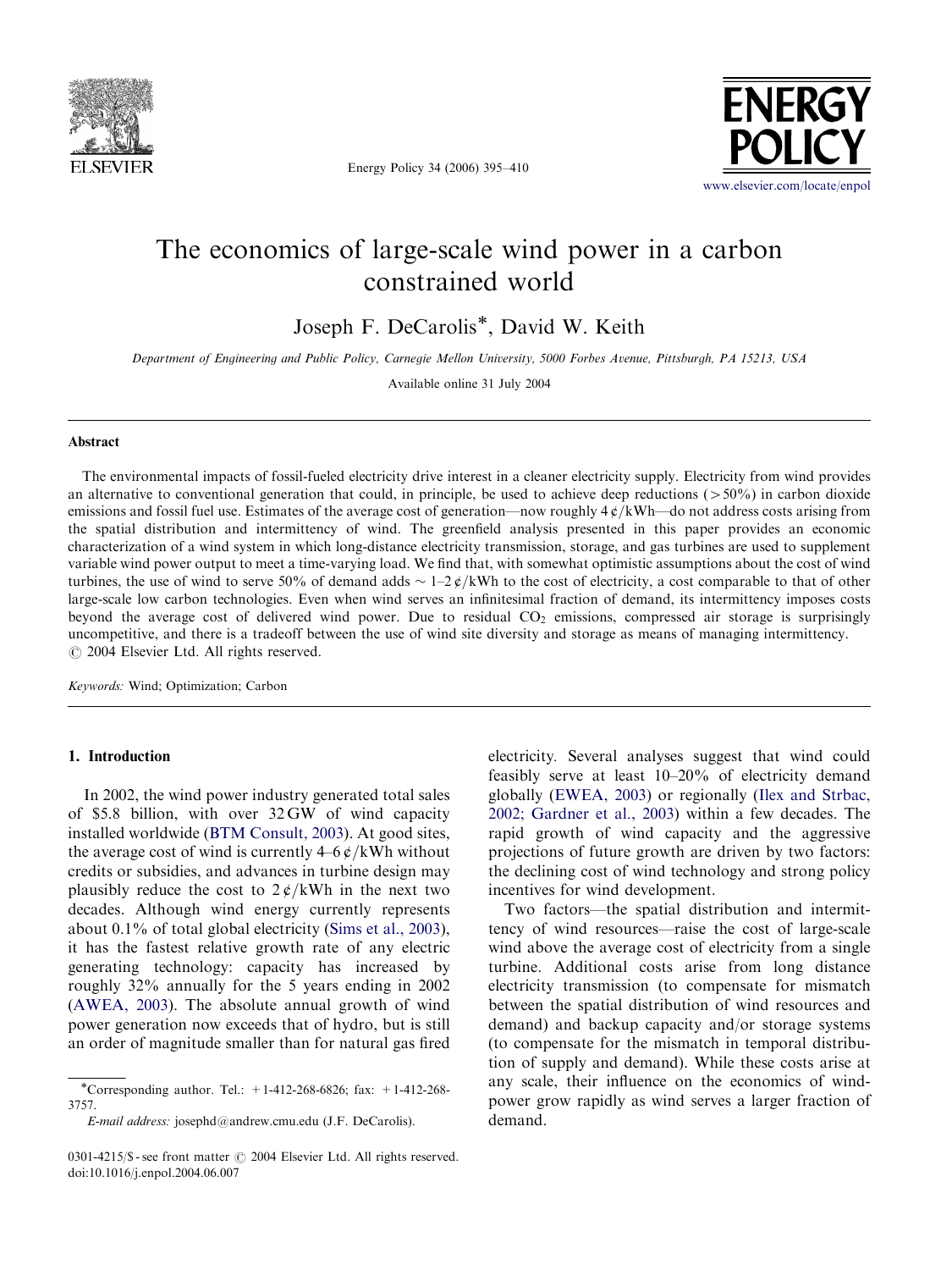We investigate the economics of using wind to reduce  $CO<sub>2</sub>$  emissions in future electric power systems. Our focus is on the utilization of wind to serve more than a third of electricity demand by 2030 in a regulatory environment shaped by carbon constraints. Given the uncertainty about the regulatory and technological paths that the electricity industry might take over the next quarter century, we do not make predictions about the likely mix of generating technologies in 30 years, nor the temporal evolution of the generating mix. We aim to understand the cost-effectiveness of using wind to mitigate carbon emissions in a carbon constrained world, while accounting for the remote location and intermittency of wind resources. We employ a greenfield optimization model that rests on a time resolved simulation of wind power, demand, and storage in order to determine the optimal wind, gas turbine, storage, and transmission capacities in a hypothetical system under a carbon tax.

The timing of serious regulatory constraints on  $CO<sub>2</sub>$ emissions remains profoundly uncertain. When such constraints arrive, the electric sector will likely need to deliver deeper proportional reductions in emissions than elsewhere in the economy. There are several reasons to expect that the electricity sector will be a key target for carbon mitigation. Centralized ownership and management of electric power plants, which are the largest and most manageable point sources of  $CO<sub>2</sub>$  emissions, make regulation easier to implement in an industry that already has considerable experience with the regulation of emissions [\(Johnson and Keith, 2004\)](#page-14-0). If serious efforts are made to slow climate change, then the US electric sector will likely need to cut  $CO<sub>2</sub>$  emissions in half within the next quarter century. Wind power may play a pivotal role in reducing  $CO<sub>2</sub>$  emissions from electric power generation.

There is no panacea for eliminating  $CO<sub>2</sub>$  emissions in the electricity sector. Because wind is a viable  $CO<sub>2</sub>$ emissions-free technology, a more accurate assessment of the cost of mitigating electric sector  $CO<sub>2</sub>$  emissions using wind is important to the economics of climate change mitigation. Other options include fuel switching to less carbon-intensive fuels, improved efficiency (both demand- and supply-side), carbon capture and sequestration (CCS), biomass, nuclear, and photovoltaics. Each of these alternatives possesses a unique set of benefits, limitations, and costs. Although our analysis focuses on wind, we recognize the potential efficacy of these other options.

The rapid worldwide growth in wind capacity has been driven by environmentally motivated taxes, credits, and other regulatory incentives. Absent such incentives, we do not expect that wind will achieve substantial penetration into worldwide electricity markets, despite the continued declining costs of wind turbines, in part because of the costs imposed by remoteness and

intermittency at high penetration levels. We assume that the most important driver for future wind development will be a constraint on carbon emissions. Under a strong carbon constraint, it is likely that wind will compete effectively with other means of reducing electric sector carbon emissions such as coal with CCS or nuclear. Despite assertions to the contrary ([NREL,](#page-15-0) [2002; UCS, 2003\)](#page-15-0), wind is unlikely to become a competitive means to achieve reductions in air pollution or to enhance energy security. If air pollution reduction is the goal, then deep reductions in air pollutants can be achieved by retrofits to existing coal facilities at costs of order  $1 \phi$ /kWh ([Rubin et al., 1997](#page-15-0)). If energy security is the driving concern, then for many nations, coal provides sufficient security. The reserve/production ratio for coal is about 200 years globally, and 250 years in the US ([BP, 2003\)](#page-14-0).

Understanding the long-term role of wind in a  $CO<sub>2</sub>$ constrained world requires us to bridge two domains of analysis. First, there is a rich set of analyses that examine the integration of wind power into existing electricity transmission systems and their associated electric markets. Such analyses generally look no more than two decades ahead and/or assume that much of the existing electric power infrastructure remains in place (e.g., [Grubb, 1988; Hirst, 2001; Ilex and Strbac, 2002\)](#page-14-0). Second, there is a similarly rich set of analyses that examine the long-term economics of the  $CO<sub>2</sub>$ -climate problem. These include energy models of the kind that participate in the Energy Modeling Forum, and Integrated Assessment models that embed energy system models with models of the climate system and the impacts of climate change to assess climate policy. These models often examine a century long time horizon, and include representations of technological change and economic growth. While these models often include wind, they cannot readily capture the dynamics of load and dispatch in electric power systems and markets (e.g., [Edmonds et al., forthcoming](#page-14-0)). The aim of our analysis is to bridge the gap between these intellectual domains by simulating large-scale wind in a greenfield electric power system. In addition, our analysis provides cost estimates (in the form of supply curves) of mitigating carbon emissions with wind at high penetration levels that could be used in developing more accurate treatments of wind in long-duration comprehensive models aimed at understanding the cost of mitigating  $CO<sub>2</sub>$  emissions.

Analysis by [Cavallo \(1995\)](#page-14-0) addresses the issue by estimating the cost of ''baseload'' wind (a wind-storage system with 90% capacity factor) at  $6 \phi$ /kWh. Because Cavallo's analysis focuses on a specific case study of a Kansas windfarm connected to southern California via a 2000 km HVDC line, it is difficult to extrapolate the results to scenarios that include multiple wind sites, where the utilization of weakly correlated wind sites might improve the economics.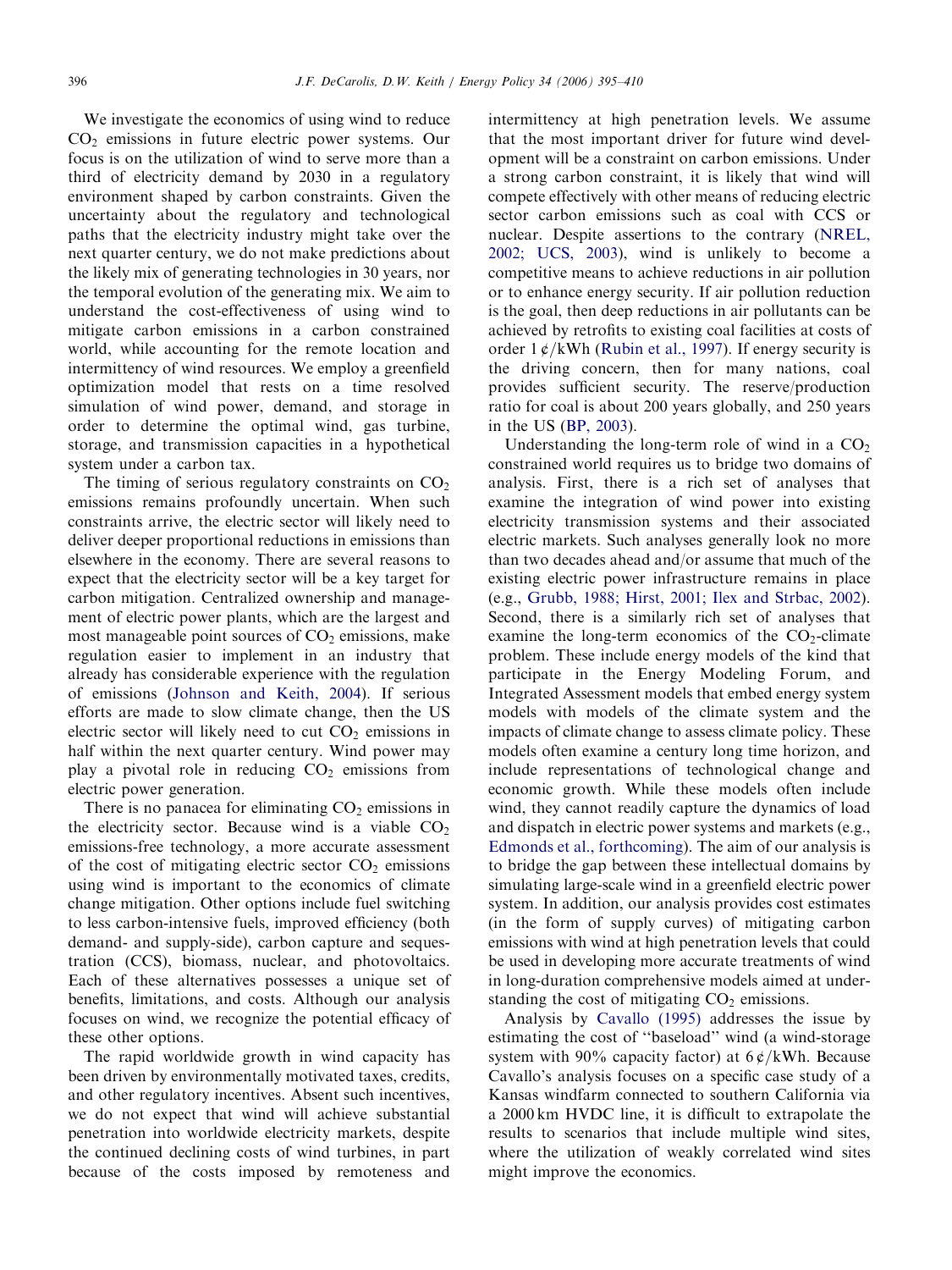Recent analysis by Ilex Energy Consulting (2002), examined the balance of system costs incurred by renewables serving 20% and 30% of electricity demand in Great Britain. In the North Wind scenario with high demand, the additional system cost due to wind energy serving 30% of electricity demand is  $\sim 1.8 \frac{\epsilon}{kWh}$  ([Ilex](#page-14-0) [and Strbac, 2002\)](#page-14-0). However, the analysis does not include the cost of the wind turbines or the cost of new transmission to tie the wind farms to the grid—only the system costs incurred for grid reinforcement, managing transmission losses, balancing, and security.

The National Renewable Energy Laboratory is developing a model called the Wind Deployment Systems Model (WinDS), a multi-regional, multi-timeperiod, GIS and linear programming model. Preliminary results indicate that in the base case (with infinite extension of existing regulatory incentives) wind capacity may reach several hundred GW in the next 50 years ([Short et al., 2003](#page-15-0)).

In contrast to the studies mentioned above, we focus on the cost-effectiveness of large-scale wind in meeting a  $CO<sub>2</sub>$  constraint. In order to do this, we simulate the interaction of several large wind farms and a timevarying demand in a greenfield scenario, where wind, storage, transmission lines, and gas turbines are optimized to meet load on an hourly basis. Our analysis builds on Cavallo's work by including multiple wind sites in order to quantify the benefit of geographically dispersed wind farms, which exhibit greater aggregate reliability by exploiting less correlated wind patterns. At the same time, our analysis is meant to be transparent and generalizable, in contrast to the Ilex analysis (2002) and NREL's WinDS model which are detailed policy analyses with a strong national focus.

The following section describes the challenges posed by the spatial distribution and intermittency of wind resources. Section 3 describes the structure, assumptions, and results of our model. Section 4 provides a more detailed analysis of the role of storage in largescale wind systems under a carbon constraint. Finally, Section 5 provides a summary of the model results and draws conclusions for the future of large-scale wind energy in the long-term.

#### 2. Intermittency and location

The intermittency of wind energy can affect an electricity grid on timescales ranging from less than a second to days. Three timescales concern system operators on a day-to-day basis: minute-to-minute, intrahour, and hour- to day-ahead scheduling. System operators employ an automatic generation control (AGC) system to manage minute-to-minute load imbalances—an ancillary service known as regulation. Operating reserve, which consists of spinning and nonspinning reserves, represents capacity that can be dispatched within minutes to respond to forced outages or fluctuations in intrahour load. The requirements for operating reserves are generally set by deterministic criteria, such as a fraction of the forecasted maximum peak demand or large enough to compensate the most likely or largest contingencies. To meet forecasted demand using economic dispatch, system operators schedule units to produce a specified amount of energy hours or days in advance.

Intermittency can affect system operation on all three timescales, but the impact depends on the transmission and generation infrastructure, and the resulting costs are not well understood in cases where wind serves more than a small fraction of demand. While Denmark and parts of Germany have wind serving more than 20% of demand, their experience does little to resolve uncertainties about the costs imposed by intermittent wind resources for at least two reasons. First, both are connected to large power pools that serve as capacity reserve for wind. Second, the multiplicity of wind energy subsidies and absence of efficient markets, particularly markets for ancillary services, makes it difficult to disentangle costs. All else equal, the cost of intermittency will be less if the generation mix is dominated by gas turbines (low capital costs and fast ramp rates) or hydro (fast ramp rates) than if the mix is dominated by nuclear or coal (high capital costs and slow ramp rates).

Current wind farm capacities are small relative to the overall generation capability within the control area they serve, so system operators can treat wind power as negative load and compensate unpredictable wind output by using standard load-following control procedures ([Richardson and McNerney, 1993\)](#page-15-0). The effect of wind on a minute-to-minute and intra-hour timescale is an important issue, and has been investigated by [Hirst](#page-14-0) [\(2001\)](#page-14-0) and [Fairley \(2003\).](#page-14-0) In a hypothetical scenario where a 100 MW wind farm near Lake Benton in southwestern Minnesota is connected to the PJM grid, [Hirst \(2001\)](#page-14-0) finds that the cost of intrahour imbalance charges is  $0.07-0.28 \ell/kWh$  and the cost of regulation (AGC) due to the variable wind power is  $0.005-0.030 \ell/kWh$ . [Fairley \(2003\)](#page-14-0) reports on plans to install 30–40 MW of wind on the 150 MW Hawaiian grid, with a combination of power electronics and advanced energy storage (e.g. flow batteries) installed to correct supply and demand imbalances. Wind intermittency also complicates economic dispatch, particularly when wind serves a large fraction of demand, because the system operator must balance the risk of wind not meeting its scheduled output against the risk of committing too much slow-start capacity ([Milligan,](#page-14-0) [2000](#page-14-0)). It is important to note that wind is fairly predictable over a daily timescale, and that accurate wind speed forecasts provide an important tool to system operators scheduling energy. As wind farms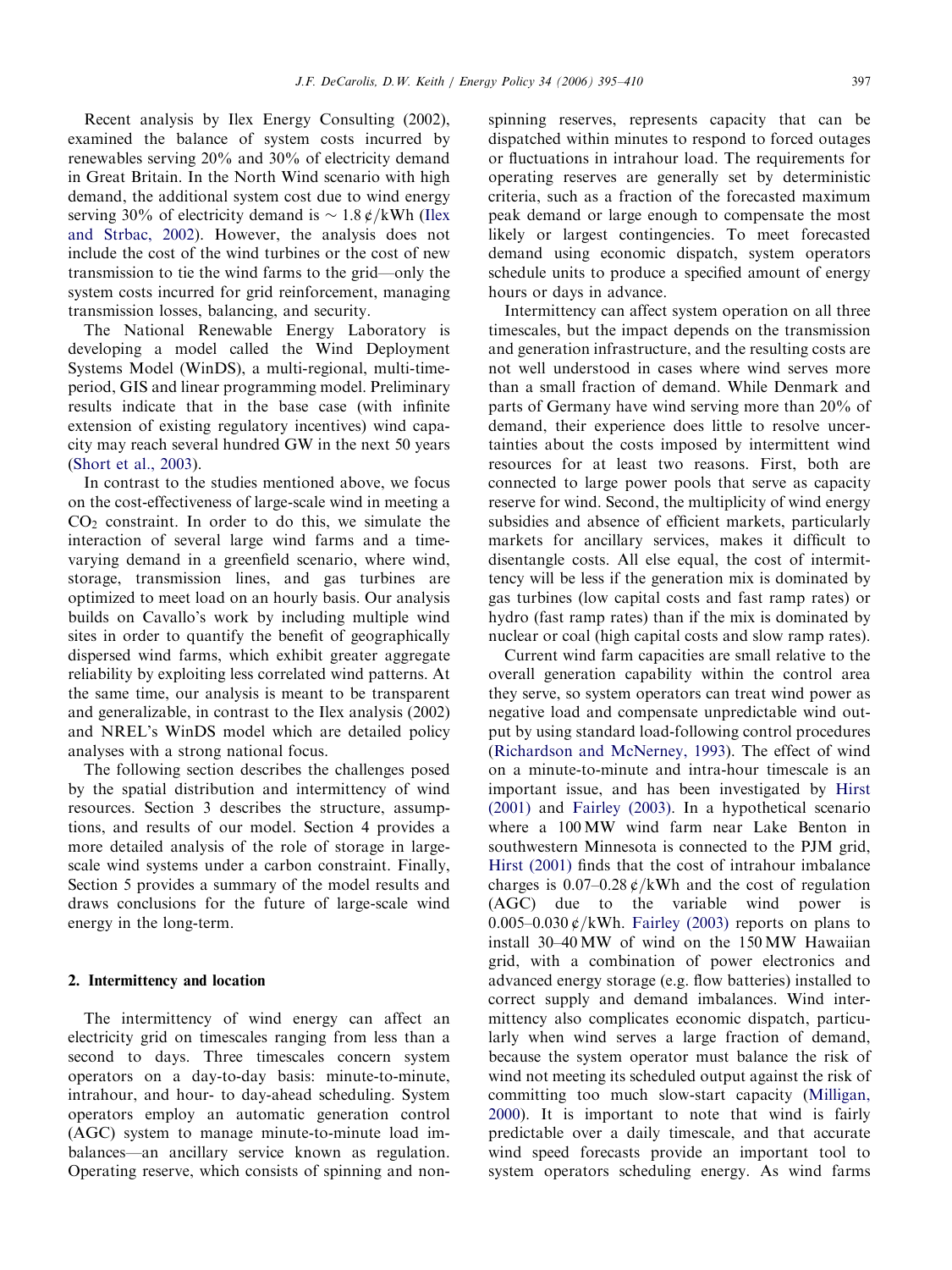increase in size relative to the control area, the amplitude of power fluctuations from intermittent wind energy increases, making it difficult for system operators to utilize limited reserve to compensate for periods of low wind power output ([Richardson and McNerney,](#page-15-0) [1993](#page-15-0)). However, even at the margin, adding wind power will decrease reserve margins.

If wind were to serve a third of demand, cost-effective management of intermittency would become a central issue for electric infrastructure and associated markets. Intermittency can be mitigated by constructing storage facilities or backup capacity integrated with large wind farms and/or by adding load following capacity to the wider grid. Storage and backup reduce the imbalance penalties paid by wind generators to the system operator, but add to the cost of the wind project whereas managing intermittency elsewhere in the grid will decrease the average price paid to the wind farm operator. Intermittency will raise overall costs under either scenario. In the model described below, we ignore market mechanisms, and search for solutions that minimize the overall costs and intermittency.

While not addressed here, increasing the priceresponsiveness of demand on a short timescale is a potentially important alternative method for managing wind's intermittency. Several options exist for making demand more responsive to price. First, residential customers can be provided with real-time monitors that track energy consumption and price; but demand response is weak, particularly at the short timescales of economic dispatch. A recent experiment with electricity monitoring devices in Japanese households, for example, found that monitor usage had very modest impacts on energy conservation: each day a household accessed the monitor, daily electricity usage decreased by  $-1.5\%$  on average [\(Matsukawa, 2004\)](#page-14-0). A second, and likely more effective option, is to encourage residential customers to allow system operators to control appliance loads. Modeling work that employs refrigerators in the UK as responsive loads demonstrates that the aggregation of load-responsive appliances can offer some of the benefits of spinning reserve, provide operational flexibility by delaying the fall in frequency at times of imbalance, and provide considerable frequency smoothing when operated in conjunction with wind power [\(Short, 2003\)](#page-15-0). Third, and likely most important, are the options that arise for commercial and industrial loads in liberalized electricity markets. For example, customers can submit price-responsive demand curves in day-ahead markets for energy and ancillary services that provide the system operator with increased flexibility in matching supply with demand ([Hirst, 2002\)](#page-14-0).

All else equal, responsive demand will reduce the need for reserves, lowering overall electricity supply costs; and, all else equal, wind power will increase the need for reserves. The interactions between these effects have not

been explored: it is possible, for example, that the marginal cost of wind's intermittency will be roughly independent of demand responsiveness.

The second challenge posed by wind is the spatial distribution, and often remote location, of high-quality, large-scale wind resources. Current windfarm installations in both the US and abroad have generally been sited in strong wind resources close to preexisting transmission infrastructure. Wind sites near demand are not likely exploitable on a large scale for two reasons. First, these resources tend to be of lower quality [\(Fig. 1](#page-4-0)) such that when wind is used at sufficient scale to exploit economies of scale in long distance transmission lines, it will be more economical to import electricity from distant high quality wind sites. Second, the high quality wind sites that do exist near demand centers are generally in environmentally sensitive areas and/or areas where there will be significant public opposition. In the US, the controversy surrounding the Cape Wind project is testimony to the uproar created by proposals aimed at building wind farms in an area that is both a popular recreational center and environmentally sensitive ([Grant, 2002; Ziner, 2002\)](#page-14-0). Undeveloped areas near demand centers suitable for wind development, such as mountain ridges and coastal areas, tend to be naturally popular recreational areas of significant importance to local residents.

If wind were used to serve a significant fraction (e.g., one-third) of US electricity demand, then the need for cheap land, low population densities, and strong wind resources will likely dictate that the bulk of the wind capacity be located in the remote, windy regions of the Great Plains and transmitted via long-distance transmission lines to demand centers. There is no shortage of capacity: under moderate land use constraints on wind farm siting, 12 Midwestern states could supply four times the current US demand [\(Grubb and Meyer, 1993\)](#page-14-0).

We recognize that the problem of overlapping federal, state, and local jurisdictions compounded by the lack of regulatory incentive to build new lines in restructured electricity markets makes transmission line construction a very difficult and uncertain prospect in the US. This analysis ignores these near-term regulatory issues, and only considers the construction and material costs to build such long distance transmission lines in the future.

Constructing long-distance transmission lines to utilize the best wind resources also provides the opportunity to geographically disperse wind turbine arrays, thereby decreasing the intermittency of the aggregate wind energy system. Geographic dispersion of turbine arrays over sufficiently large areas on the order of 1000 km can increase the reliability of wind by averaging wind power over the scale of prevailing weather patterns. [Kahn \(1979\)](#page-14-0) quantified the reliability benefit of geographically dispersed wind turbine arrays using California data. While the main thesis of the paper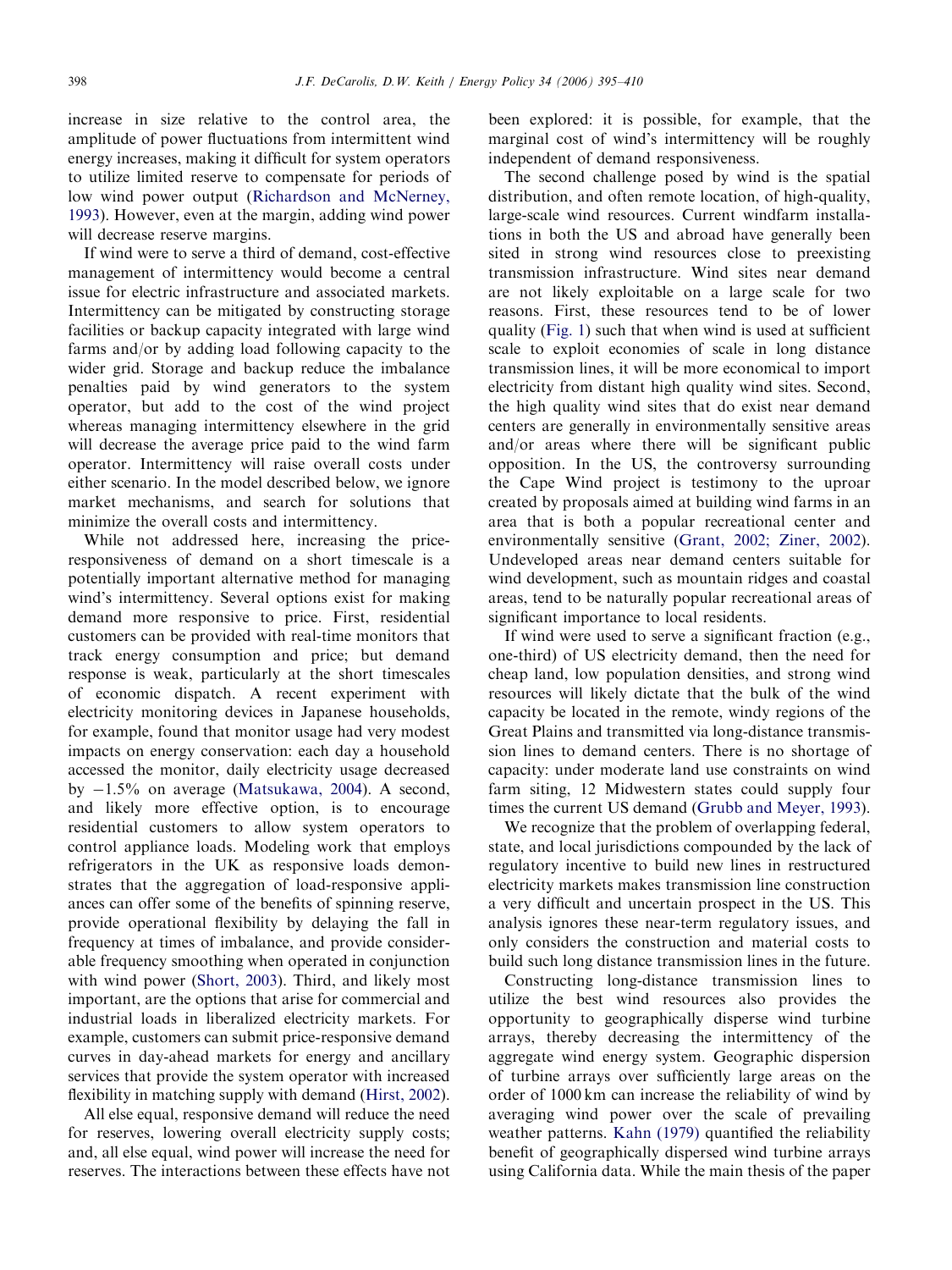<span id="page-4-0"></span>

Fig. 1. Model geometry and map of US wind potential. The table relates wind class to average cost using the optimistic cost parameters for future wind in [Table 1.](#page-5-0) The capacity factors were estimated from [McGowan \(2000\)](#page-14-0). The map also shows the geometric configuration of wind sites used in the optimization model presented in Section 3. Sites were selected for sufficient geographic diversity to span synoptic scale weather patterns across the Great Plains. Chicago, IL is the demand center being served.

is that the geographical dispersal of turbine arrays improves the aggregate reliability, the ratio of ELCC (effective load carrying capability) to wind turbine capacity indicates that the diversity benefit reaches diminishing returns when the model is extended beyond Northern California to the entire Pacific region ([Kahn,](#page-14-0) [1979](#page-14-0)). More recently, the diversity benefit was demonstrated by comparing the average wind power output across 1 (in Kansas), 3 (across Kansas), and 8 (spanning Kansas, New Mexico, Texas, and Oklahoma) wind sites ([Archer and Jacobson, 2003\)](#page-14-0).

# 3. Model

The purpose of this optimization model is twofold: (i) to provide an economic characterization of large-scale wind when intermittency and remoteness cannot be ignored, and (ii) to determine the cost of carbon mitigation of wind at different levels of penetration by constructing supply curves. The greenfield model minimizes the averaged delivered electricity cost by adjusting geographically dispersed wind turbine arrays, a storage system, and backup gas turbines to meet a time-varying load under a carbon tax.

Early versions of the model included coal, but it is driven out of the generating mix at a carbon tax of  $\sim$  $50\$/tC$  while wind does not enter until carbon taxes exceed 100\$/tC. As a result, there is no direct tradeoff between wind and coal capacity under a carbon tax in our greenfield system. Although coal with CCS and nuclear are both capable of supplying baseload power with near-zero carbon emissions, these technologies were not included in our analysis both for simplicity, and because their slow response to supply and demand variability (slow ramprates) make dispatch in a winddominated system difficult and expensive. The absence of these technologies in our model highlights an important assumption: coal and other technologies that cannot ramp quickly to compensate changes in supply or demand will be of little value in a wind-dominated system. In our view, if wind is employed as a strategy to achieve deep reductions in electric sector emissions, then it will be competing with gas turbines and other technologies capable of fast ramping and low emissions. The rapid growth in gas turbine capacity is likely to continue as a cost-effective near-term measure to curb carbon emissions, thereby supplanting older coal capacity and making the economics increasingly attractive for wind.

# 3.1. Structure

The model includes 5 wind sites (Fig. 1). The simulated wind power time series from the 5 sites serve as the cornerstone of the optimization, determining how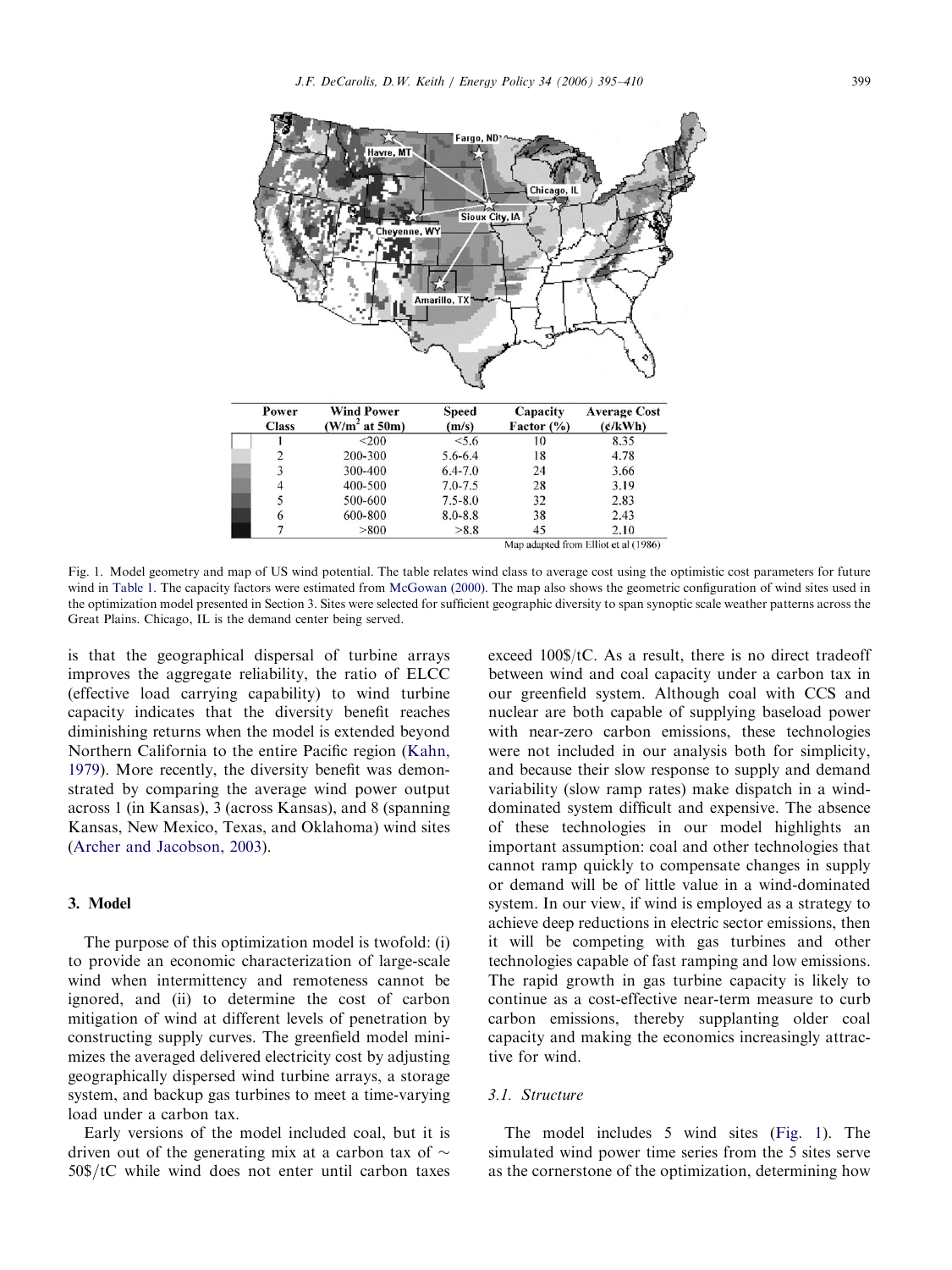<span id="page-5-0"></span>

| Table 1 |  |  |                                                               |  |
|---------|--|--|---------------------------------------------------------------|--|
|         |  |  | Cost and efficiency parameters used in the optimization model |  |

|                               | GТ     | <b>GTCC</b> | Wind  | <b>HVDC</b>           | <b>CAES</b>        |
|-------------------------------|--------|-------------|-------|-----------------------|--------------------|
| Efficiency $(\% )$            | 35     | 55          |       | 85 <sup>a</sup>       | 86                 |
| Capital cost $(\frac{S}{kW})$ | 350    | 450         | 600   | $530,000^{\rm b}/100$ | $400^{\circ}/0.33$ |
| Fuel cost $(\frac{S}{GI})$    |        |             |       |                       |                    |
| Fixed O&M $(S/kWyr)$          |        | 15          | 10    |                       | 10                 |
| Variable O&M (\$/kWh)         | 0.0005 | 0.0005      | 0.002 |                       | 0.004              |

Gas turbine costs are based on [Johnson and Keith \(2004\).](#page-14-0) Wind costs are based on [McGowan \(2000\),](#page-14-0) with a lower capital cost of 600\$/kW, likely achievable in the next two decades. The CAES cost and efficiency estimates are based on [Cavallo \(1995\),](#page-14-0) [EPRI/DOE \(2003\)](#page-14-0), as well as conversations with members of industry, then projected a couple decades out. All capital costs are evaluated at a 10% discount rate and 20 year lifetime.

<sup>a</sup>The transmission line losses were calculated each hour according to the formula:  $P_{\text{out}} = P_{\text{in}}(1 - T_{\text{eff}} \times (P_{\text{in}}/T_{\text{can}}))$ . The transmission line efficiency,  $T_{\text{eff}}$ , is 85% at the thermal limit.

 $b$ \$530,000/mile for a 408 kV DC-bipole transmission line with a thermal line rating of 1934 MW; \$100/thru kW represents the substation cost for the HVDC line [\(Hauth et al., 1997\)](#page-14-0). The capital cost  $(\frac{C}{K}W)$  for each line is given by

Capital cost 
$$
\left(\frac{\$}{kW}\right)
$$
 = Capital cost  $\left(\frac{\$}{mile}\right) \times \frac{1}{Thermal line rating} \left(\frac{1}{kW}\right) \times Line length(miles) + Substation cost  $\left(\frac{\$}{kW}\right)$$ 

Because each transmission line in the model had a different length, this calculation resulted in five different transmission line capital costs.

<sup>c</sup>The cost of the turbomachinery components is 300\$/kW of expander capacity, with an estimated balance of plant cost of 100\$/kW. In cases where the ratio of compressor/expander capacity is not 1, the cost of compressor capacity is 150\$/kW and the cost of expander capacity is 150\$/kW.  $0.33\frac{kWh_e}{}$  represents the cost to develop an underground storage reservoir. The reservoir cost is a rough composite between the cost of using an aquifer,  $0.10\$  /kWh<sub>e</sub> (our estimate) and a solution mined salt cavern,  $1\$  /kWh<sub>e</sub> [\(Holdren et al., 1999](#page-14-0)).

much, where and at what carbon tax wind capacity is installed. The other capacities are optimized along with wind to meet the model constraint that total energy supplied equals total energy demanded, such that the cost of electricity over the course of the simulation is minimized.

The baseline model contains 13 decision variables, as indicated by the number in parenthesis in the following list:

- Wind capacity at each of the five sites (5).
- Transmission line capacities between sites Fargo, Helena, Amarillo, Cheyenne and Sioux City (4).
- Transmission line capacity between site Sioux City and Chicago (1).
- Capacity of the compressor/turboexpander associated with the storage system located at Sioux City (1).
- GT and GTCC capacities located at the Chicago demand center (2).

The parameter values used for capital costs, natural gas turbine efficiencies, and natural gas costs in the model are presented in Table 1. Sensitivity analysis of natural gas cost as well as wind and storage capital costs were performed.

# 3.2. Technology assumptions

The model includes both single-cycle gas turbines (GT) and combined-cycle gas turbines (GTCC), and assumes a baseline cost of 4\$/GJ for natural gas, consistent with the 20-year projection in the Reference Scenario of the US Energy Information Administration's (EIA) Annual Energy Outlook [\(EIA, 2003\)](#page-14-0). See

Table 1. Because natural gas is the only source of carbon emissions in the system, the cost of natural gas and the carbon tax are commensurate: a natural gas cost of 6\$/ GJ instead of 4\$/GJ would reduce the carbon taxes in the model by  $\sim 150\frac{\pi}{c}$ . Our greenfield model simplifies the scheduling problem by only utilizing gas turbines and wind to meet load. Because the simulated wind power is an hourly time series, we do not have enough time resolution to quantify the cost of AGC or intrahour balancing. However, gas turbines have fast ramp rates suitable for AGC and load-following. As such, our model assumes that the installed gas turbines are technically capable of resolving the minute-to-minute and intrahour balancing problem, but these balancing costs are not calculated.

The capital costs of storage can roughly be divided between power- and storage-specific capital costs. The former is the cost to generate electricity with a storage technology, and the latter is cost to develop a storage reservoir. Compressed air energy storage (CAES) and pumped hydro are the only storage technologies that offer sufficiently low storage-specific capital costs suitable for use in conjunction with large wind farms. Because pumped hydro requires two bodies of water at different elevations located in close proximity to each other, its application is limited. By contrast CAES is broadly applicable since roughly 80% of the land in the US has suitable geology, including solution-mined salt caverns, depleted gas reservoirs, hard rock caverns, aquifers, or abandoned mines [\(Cavallo, 1995](#page-14-0)). While several storage technologies such as batteries, capacitors, flywheels, and superconducting magnetic energy storage exist, either their cost per kWh makes them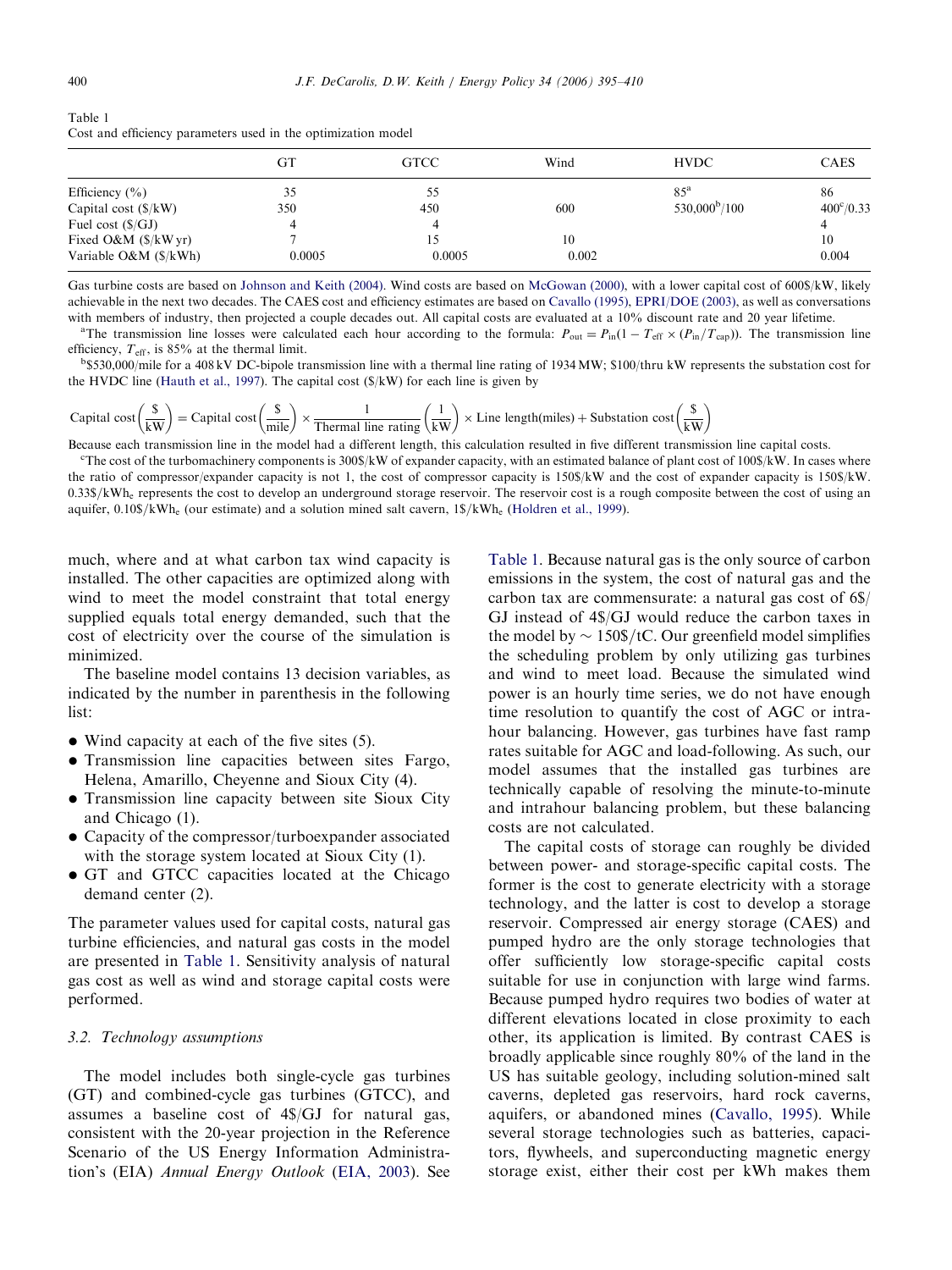prohibitively expensive in large-scale applications or they are specifically designed for intra-hour load following.

To first order, a CAES system is simply a gas turbine in which the compressor and expander are disconnected, and high-pressure air produced by the compressor is stored in an underground reservoir at roughly 80 times atmospheric pressure. When connected to a wind farm, excess wind-generated electricity that exceeds the transmission line capacity can be used to run the compressor and store air at high pressure. When lulls in the wind require electricity from the CAES system, compressed air is released from the storage reservoir, heated through a recuperator, mixed with natural gas, and then the air–gas mixture is burned in the turboexpander. In a simple-cycle gas turbine, approximately  $\frac{1}{2}$  to  $\frac{2}{3}$  of the power produced by the turbine is diverted to run the compressor. As such, the heat rate for a simple-cycle gas turbine is roughly 9750 Btu/kWh. For comparison, the specific CAES system design reported by [Desai et al. \(2003\)](#page-14-0) has a heat rate of 4300 Btu/kWh. The advantage of CAES is that it burns natural gas more efficiently by precompressing air with excess wind-generated electricity. However, the functionality of CAES systems is limited by the size of the reservoir, and the installed compressor and expander capacities.

Only two compressed air energy storage (CAES) facilities are in operation today. The first was constructed in Huntorf, Germany in 1978 with a capacity of 290 MW and 4 h of storage, and the second was built in McIntosh, AL in 1991 with a capacity of 110 MW and a storage time of 26 h [\(Schoenung, 1996\)](#page-15-0). A third is being constructed in Norton, OH with an ultimate capacity of 2700 MW to be achieved by adding 300 MW units incrementally ([Borroughs and Bauer, 2001\)](#page-14-0). When completed the Norton CAES facility will be able to run at full capacity for 16 h [\(Baxter and Makansi,](#page-14-0) [2003](#page-14-0)).

The model is allowed to construct a single CAES facility at the Sioux City, IA site. The CAES system was placed at the central wind site rather than the demand center because it makes more efficient use of the transmission infrastructure.

The economic performance of CAES depends strongly on the configuration of the storage system. For the model, we developed a partially optimized system that focuses on displacing gas turbine capacity. If the compressor capacity or the storage reservoir are too small, or if the expander capacity is too large, then the storage unit will dispatch energy at a faster rate than it receives excess wind energy and reserves will quickly be depleted. If this occurs, CAES will not be able to displace GTCC capacity, and the carbon tax at which CAES enters the model will be very high because the total cost of CAES must be lower the marginal cost of GTCC. To ensure that CAES operates optimally in the model by displacing gas capacity, we performed a parametric analysis of two important features of a CAES system: (1) the storage lifetime, which represents the amount of time the CAES facility can run continuously at full output if the storage reservoir is full, and (2) the ratio of compressor/expander capacity in the CAES system, which allows the compressor and expander capacities to optimize to different values. This latter parameter is important because it allows the storage system to absorb more energy than it can release at a given time, which means that CAES will not deplete the storage reservoir faster than it can be filled. Optimal parameter values were determined by using the method described in Section 4.

Long-distance electricity transmission will be a critical component in the development of large-scale wind, particularly for the geographic dispersal of wind turbines to work as a means of increasing reliability. To span the several hundred miles separating Great Plains wind energy from distant demand centers, high voltage direct current (HVDC) lines are more costeffective than the equivalent three-phase HVAC lines. Assuming the same transmitted power, DC bipole line losses including skin effects and core losses are typically 65–73% of the equivalent 3-phase AC line ([Hauth et al.,](#page-14-0) [1997](#page-14-0)). Smaller DC line losses must be balanced by the higher capital cost and cost of losses associated with the DC to AC substations. Thus there is a break-even distance beyond which DC becomes more cost effective than AC, on the order of 100–400 miles depending on the specific configuration [\(Hauth et al., 1997\)](#page-14-0). It should be noted that HVDC technology is not just theory there are roughly 35,000 MW of HVDC transmission line capacity installed worldwide [\(Rudervall et al.\)](#page-15-0). See [Table 1](#page-5-0) for details on the capital cost formulation used in the model.

Finally, we assume that the problems of remoteness and intermittency matter on a relative scale rather than an absolute. For example, constructing a remotely located 5 GW windfarm connected to a 10 GW grid poses the same basic problem as constructing a remotely located 50 GW windfarm connected to a 100 GW grid. Because supply must meet demand in real-time, addressing the intermittency problem from wind on a smallscale poses the same basic challenges as wind on a largescale, provided that wind constitutes a significant fraction of supply in either case. However, the choice of transmission line limits the scale independence assumption. The optimization model utilizes HVDC lines to tie the wind farms to the demand center. These lines typically have large capacities in the range of 1–5 GW, and would only be constructed to transmit power of this magnitude. As such, the economic results generated by the model are roughly scale-independent for windfarms of a few GW capacity or more.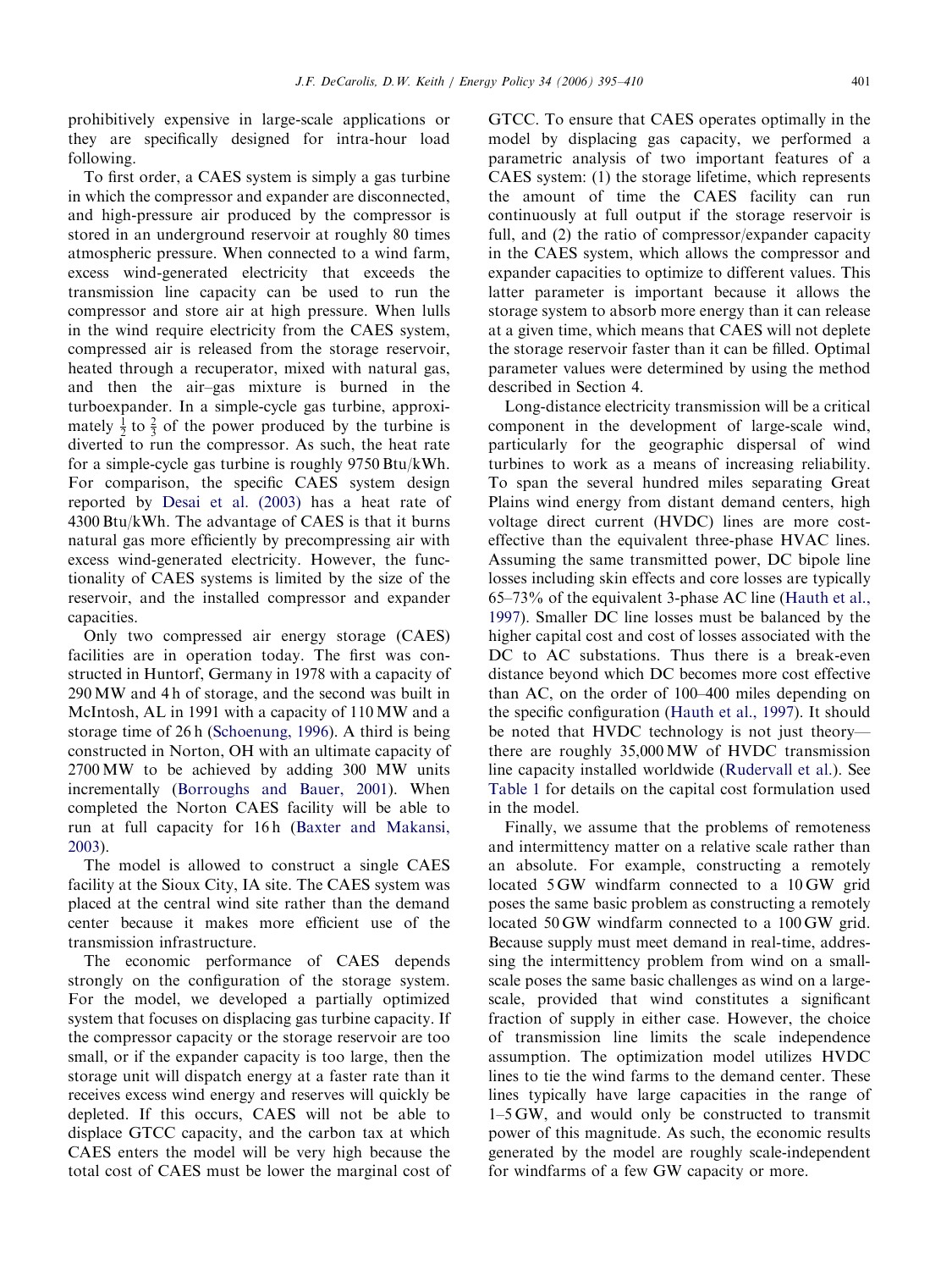#### 3.3. Wind data and site geometry

Hourly wind data for each wind site in [Fig. 1](#page-4-0) was obtained from the National Climatic Data Center (NCDC). NCDC makes available hourly wind recordings since July 1, 1996 from Weather Bureau Army–- Navy (WBAN) stations. Because the WBAN station data is recorded at ground level, the wind speed time series had to be scaled to represent wind speeds at higher altitudes. Although power law and logarithmic extrapolation are often used to estimate wind speeds at higher altitudes, these techniques ignore stability corrections, whereby winds are more constant with fewer periods of calm at standard turbine hub heights of 50–80 m ([Grubb](#page-14-0) [and Meyer, 1993](#page-14-0)). Although the work by [Archer and](#page-14-0) [Jacobson \(2003\)](#page-14-0) provides a noteworthy methodological improvement to the standard extrapolation techniques, it is quite data intensive. For simplicity, the wind speeds were scaled such that the resultant wind turbine capacity factors were close to 35%: a realistic value for wind turbines with a hub height of 80 m. Scaling the wind speed time series such that the mean in each case was 8 m/s resulted in capacity factors ranging from 32% to 35%. Our simplified scaling does not aim to provide the most accurate extrapolation of wind speeds, but rather to get the capacity factors and correlations between wind sites right, since they are the key factors that determine average cost.

The wind sites in the model were chosen for strong wind resources with a wide spatial distribution spanning the Great Plains in order to test the benefit of geographic site diversity. The specific towns we have chosen are not meant to represent the exact location of wind farms, rather, wind sites were chosen based on the location of WBAN stations that are near suitable areas of wind class 4 or 5 land. The model utilizes 5 years of simulated wind power, 1997–2001, to account for potential inter-annual variability in wind speed and correlation. Wind turbine power output was simulated by running the scaled wind speed time series through a parametrized wind power output curve for a Vestas 1.75 MW turbine.

To represent a time-varying load, recorded hourly PJM loads from 1997 to 2001 were used to represent Chicago demand. The PJM data is readily available, and serves as a reasonable proxy for Chicago demand since most load centers exhibit the same basic diurnal and seasonal fluctuations.

# 3.4. Results

At each carbon tax the optimization model calculates three quantities: (i) the optimal wind, transmission, storage, and gas turbine capacities, (ii) the fractional carbon emissions reductions, and (iii) the average cost per kWh. The baseline case represents the model results at zero carbon tax.

[Fig. 2A](#page-8-0) represents the optimal wind, transmission, GTCC, GT, and CAES capacities as a function of carbon tax when the model is restricted to one wind site. Wind appears at a carbon tax of 140\$/tC, a value that can be verified analytically. Because supply must meet demand each hour, there must be enough gas capacity (GT or GTCC) installed to meet demand when the wind farms are not producing electricity. As such, wind enters the system when the combined cost of the wind farm and transmission line is less than the marginal cost of the gas turbines (cost of gas, carbon tax, and variable O&M). At a carbon tax of 500\$/tC, CAES enters the model. The CAES curve in [Fig. 2](#page-8-0) denotes turboexpander capacity, which represents the maximum power the CAES system can generate each hour.

[Fig. 2](#page-8-0)B represents the optimal capacities when the model can optimize wind capacity across all 5 wind sites. At the highest carbon taxes, wind energy is serving roughly 70% of the electricity demand. At a carbon tax of 140\$/tC, the model begins installing wind capacity at the Sioux City, IA site, as in the 1-site case. This is expected since the Sioux City site is closest to Chicago, and minimizes the investment in transmission. At a carbon tax of 280\$/tC, the model installs wind capacity at the Cheyenne, WY and Fargo, ND sites. At a carbon tax of 300\$/tC, wind capacity is also constructed at the Havre, MT and Amarillo, TX sites. This result suggests that at sufficiently high carbon taxes, the economic benefit of utilizing distributed wind sites with less correlated winds outweighs the cost of the longer HVDC transmission lines. As the carbon tax increases, wind is serving a larger fraction of demand and backup capacity is needed less often. As a result, GT capacity, with lower capital costs but higher variable costs, exceeds GTCC capacity at carbon taxes greater than 600\$/tC.

In contrast to [Fig. 2A](#page-8-0), note that no CAES capacity is installed in [Fig. 2B](#page-8-0). This represents a key result of our analysis: there is a tradeoff between wind site diversity and storage. The use of geographically distributed wind sites mitigates the intermittency problem by increasing the aggregate level of wind power output, thereby limiting the economic benefit of storage.

In [Figs. 2A](#page-8-0) and B, the combined GTCC, GT, and CAES capacities are equal to the maximum load across all carbon taxes, suggesting the coincidence of peak demand with little or no wind power output. In fact, there are 43 h in 6 years in which the power output across all five wind sites is zero. If all 5 wind power time series are averaged together with equal weighting, the correlation, r, between wind power and load over all 5 years is 14%.

To test the benefit of geographic site diversity, the model was run under five different scenarios, where each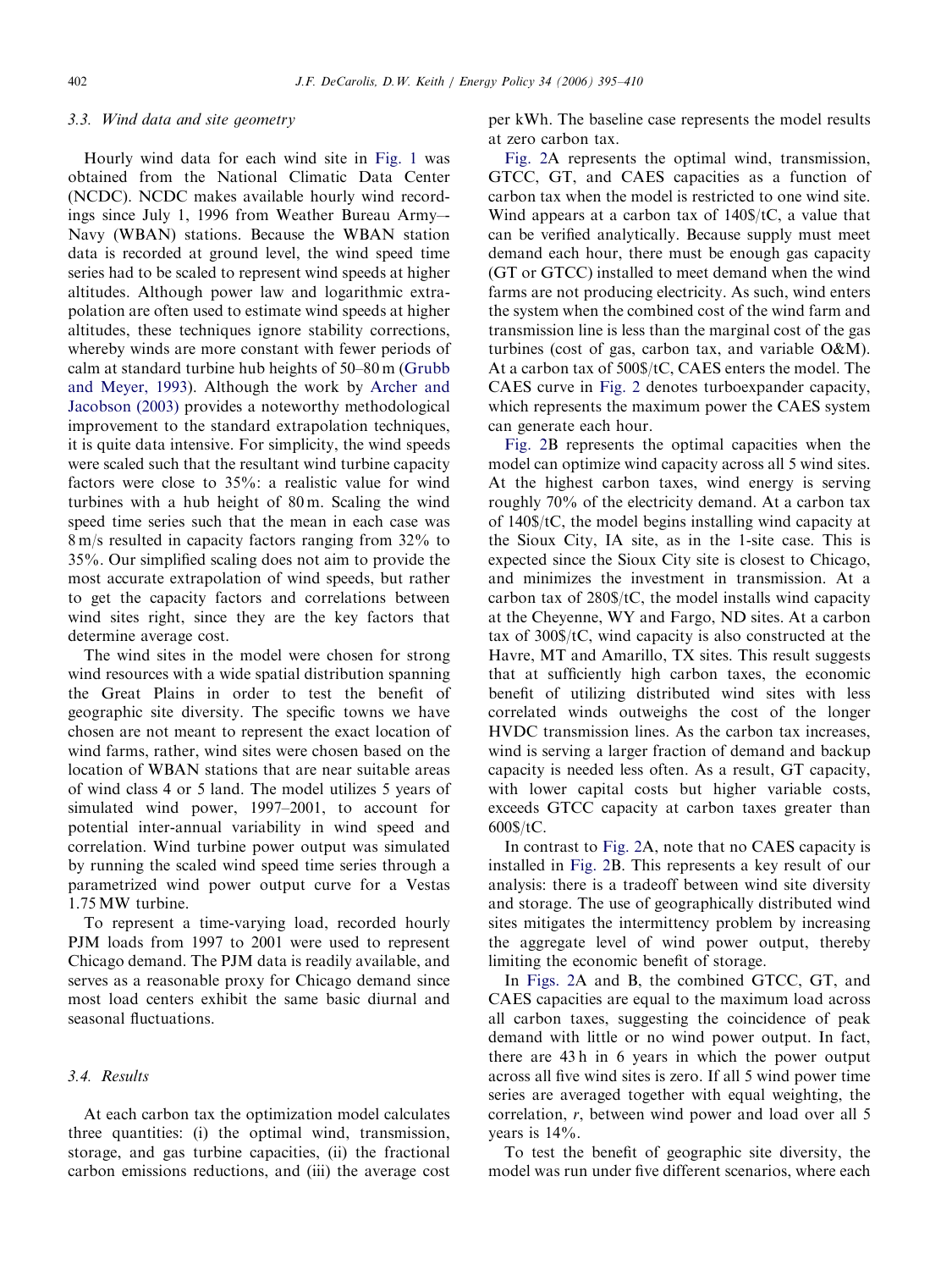<span id="page-8-0"></span>

Fig. 2. Optimal capacities as a function of carbon tax. The effective cost of natural gas (fuel cost  $+$  carbon tax) is given along the top horizontal axis. As such, this plot can also be interpreted as a sensitivity analysis of natural gas cost, where adding 2\$/GJ to the baseline natural gas cost would reduce the carbon taxes in the model by  $\sim 150\frac{\text{S}}{\text{C}}$ . The tuned parameters for CAES determined in Section 4 were used. (A) 1 wind site in the model. (B) 5 wind sites in the model. In (B), the wind sites are  $w_1 =$  Sioux City, IA;  $w_2 =$  Fargo, ND;  $w_3 =$  Havre, MT;  $w_4 =$  Amarillo, TX; and  $w_5$  = Cheyenne, WY.

scenario provided a different number of wind sites available to the optimization. For each scenario,  $n \in \{1, \ldots, 5\}$ , all combinations of n wind sites were simulated, and, for each  $n$ , the combination that yielded the lowest cost at a 25% reduction in emissions was used in plotting the five curves in [Figs. 3](#page-9-0) and [4](#page-10-0). In [Fig. 3,](#page-9-0) the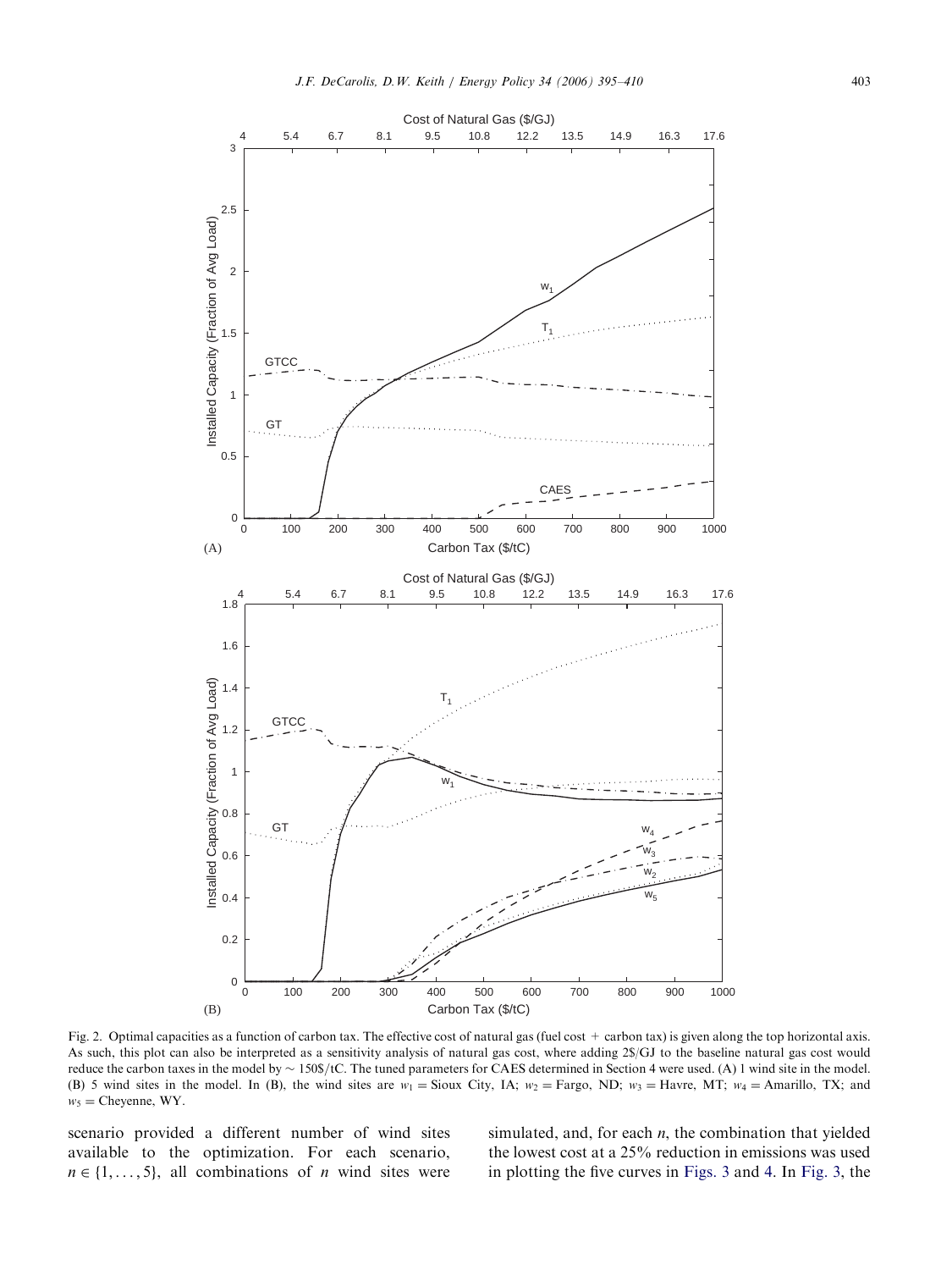<span id="page-9-0"></span>

Fig. 3. Marginal cost of carbon mitigation as a function of the fractional reduction in emissions from the baseline scenario at zero carbon tax. The number above each curve represents the number of wind sites used in the model run. Because storage becomes cost-effective in the model run with 1 wind site, the curves representing wind with storage ('1S') and without storage ('1') are both shown for comparative purposes. Adding wind sites to the model increases the achievable carbon reductions. Because gas turbine utilization is directly traded for wind utilization as the carbon tax increases, the level of carbon abatement can also be interpreted as the fraction of wind energy serving demand. All five scenarios demonstrate declining marginal reductions in carbon emissions as the carbon tax increases above 500\$/tC, which is due to the inherent intermittency of the wind, which always requires some amount of backup gas turbine capacity to ensure that supply meets demand each hour.

fraction of carbon emissions reduction is higher at a given carbon tax with more wind sites, for example, a carbon tax of 500\$/tC produces a 37% reduction when  $n = 1$ , compared to a 52% reduction for  $n = 5$ . The benefits of wind site diversity are also demonstrated in [Fig. 4,](#page-10-0) where the average cost at each level of carbon emissions abatement is inversely proportional to the number of wind sites used by the model; for example, to achieve a 50% reduction in carbon emissions with wind, the average cost is  $5.6 \ell/kWh$  for  $n = 1$ , and  $5.1 \ell/kWh$ for  $n = 5$ .

Fig. 3 demonstrates the fractional emissions reductions as a function of carbon tax. In all five scenarios, the results exhibit declining marginal reductions in carbon emissions as the carbon tax is increased beyond 500\$/tC. The decline occurs because as wind capacity increases with the carbon tax, a significant amount of wind is wasted as the supply of wind energy exceeds demand. While adding additional wind sites reduces the number of hours with low or zero wind power output and expands the carbon reductions frontier, there is still an effective limit imposed by intermittency. Regardless of how much wind capacity is built, there are still periods when the wind does not blow and the backup gas turbine capacity must be utilized to meet the load.

Rather than imposing a carbon tax, the model can be run by imposing a constraint on the allowable carbon

emissions. In this case, the model computes the minimum cost of supplying electricity to meet the carbon constraint. [Fig. 4](#page-10-0) represents a key model result: average cost (without the carbon tax) as a function of fractional carbon emissions reductions. There is a tradeoff between wind and gas turbine utilization as a function of carbon tax, so the fraction of carbon emissions abatement can also be read roughly as the fraction of wind-generated electricity serving demand. The average cost of electricity supplied by GTCC and GT is  $3.95 \frac{\epsilon}{kWh}$  in the base case. The average cost rises as the level of wind capacity increases with the carbon constraint.

The increasing costs of wind can be understood as follows. Neglecting intermittency, the average cost of wind power delivered to the load center at Chicago from the Sioux City site is  $4.1 \frac{\ell}{kWh}$  including transmission line capacity and transmission losses, just a few percent larger than the average cost of electricity in the all-gas baseline. The 'CoW1' line in wind [Fig. 4](#page-10-0) is constructed to intersect the right-hand axis, which corresponds to the hypothetical emission-free system at this average cost. The line therefore indicates the costs that would arise if intermittency could be neglected.

The line labeled 'CoW2' is tangent to the cost curve at zero carbon tax; it therefore includes the cost to have gas turbines serve as reserve capacity to mitigate wind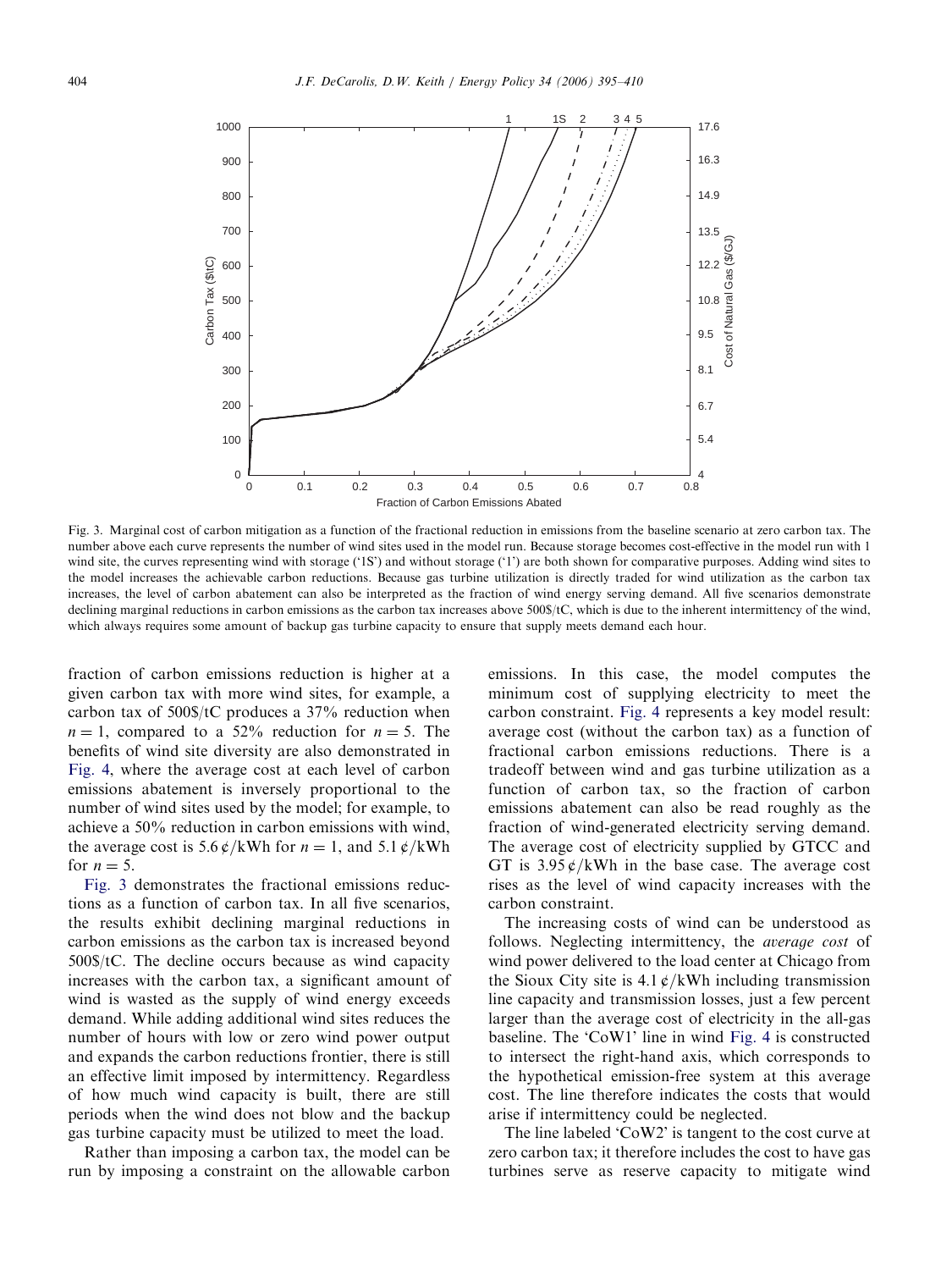<span id="page-10-0"></span>

Fig. 4. The average cost of electricity as a function of the fractional reduction in emissions. The number above each curve represents the number of wind sites used in the model run. The labels on the right-hand side refer to the average cost of dispatchable wind (CoW) under various assumptions. The line labeled 'CoW1' is the cost of using wind to mitigate carbon emissions, accounting for the cost of the transmission line and transmission losses, but assuming wind is perfectly dispatchable. The line labeled 'CoW2' is tangent to the cost curve at zero carbon tax and includes the cost to have gas turbines serve as reserve capacity to mitigate wind intermittency. Therefore, 'CoW2–CoW1' represents the cost of using gas turbines as reserve capacity to mitigate intermittency. The costs above 'CoW2' are also due to intermittency: each marginal addition of wind capacity produces a lower marginal reduction in emissions.

intermittency. The difference 'CoW2-CoW1' represents the cost of intermittency if these costs were independent of the amount of wind capacity.

The costs above 'CoW2' arise because the addition of wind capacity produces marginally declining reductions in emissions because more of the wind power must be wasted as supply exceeds demand (see [Figs. 3](#page-9-0) and 4).

When use of all wind sites is allowed  $(n = 5)$ , the additional cost of using wind to reduce carbon emissions by 50% is  $1.2 \ell$ /kWh, with 0.6 $\ell$ /kWh attributable to the cost of managing intermittency with backup capacity and an additional  $0.6 \notin /kWh$  attributable to the declining cost effectiveness of wind when wind capacity is large compared to demand. With  $n = 1$ , the added cost due to declining cost-effectiveness rises to 1.1 $\frac{\ell}{k}$ Wh. Finally, extrapolating the cost of wind at a 50% emissions reduction (in the 5-site case) to the righthand axis indicates that the effective cost of dispatchable wind energy serving 50% of demand is  $6.3 \ell /kWh$ .

#### 4. Exploring the benefits of CAES

The absence of CAES capacity in [Fig. 2](#page-8-0)B and the utilization of CAES only at high carbon taxes in [Fig. 2A](#page-8-0) is an intuitively surprising result. Residual emissions generated by the CAES system handicap its performance under a carbon tax, such that CAES does not compete effectively with GT and GTCC capacity. To scrutinize CAES performance under a variety of assumptions, a reduced form optimization model was constructed. Rather than embedding a simulation of wind power within the optimization, the reduced-form model depends on four functions: (1) the fraction of load served by wind as a function of installed wind capacity, FLS, (2) the minimum power supplied by wind, MPS, (3) the derivative of FLS with respect to storage expander capacity, FLS', and (4) the derivative of MPS with respect to storage capacity, MPS'. See [Fig.](#page-11-0) [5.](#page-11-0) All four are functions of installed wind capacity and are evaluated at zero storage capacity since our objective is to study the value of storage at the margin.

In this model, one wind site competes directly with GTCC as a function of carbon tax, assuming constant load and 5 years of wind power simulation from the Sioux City, IA wind site. Neglecting storage, the cost is given by

$$
wW_C + G_C(1 - MPS(w)) + W_V FLS(w)
$$
  
+  $G_V(1 - FLS(w)),$ 

where W represents wind costs, G represents GTCC costs, the subscript 'C' denotes capital costs and 'V' denotes variable costs. In addition, w represents wind capacity. The costs are given in [Table 1](#page-5-0).

Adding storage at the margin will change the value of the FLS and MPS functions. We estimate the marginal cost of storage by adding a small amount of storage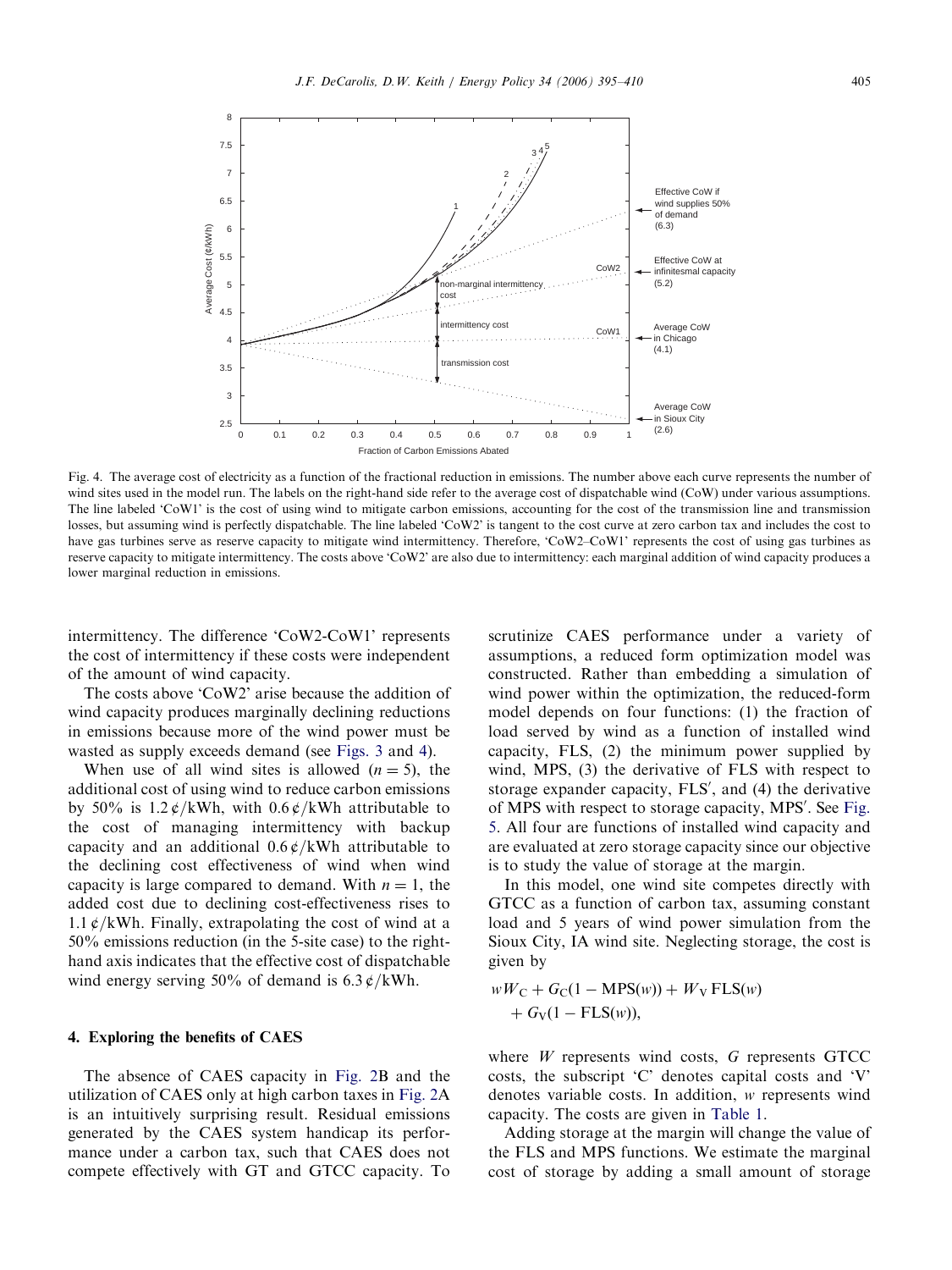<span id="page-11-0"></span>

Fig. 5. The four functions used in the reduced-form model. The functions were obtained by stepping the wind capacity at the Sioux City, IA site and running the wind power vector through the storage algorithm. The storage parameters are optimally tuned such that CAES becomes cheaper than GTCC at the lowest possible carbon tax. In this case, the storage lifetime is 550 h and the ratio of compressor/expander capacity is 1.2, and CAES becomes cost-effective at a carbon tax of 335\$/tC.

(expander) capacity, recalculating the values of FLS and MPS as a function of wind capacity in the reduced-form model, and calculating the numerical derivatives FLS<sup>'</sup> and MPS'. Adding storage will tend to increase FLS at a given level of wind capacity, and push MPS to a nonzero value if energy from storage can always be dispatched to fill in hours with no wind power output. The marginal cost of storage can be expressed as

$$
C' = -GC MPS' + FLS'(SV - GV) + SPC + SSCST,
$$
\n(1)

where  $SS_C$  represents the storage-specific capital cost to develop the underground reservoir,  $SP<sub>C</sub>$  represents the power-specific capital cost for the storage turbomachinery components, and  $S_T$  is the length of time that CAES can run at full capacity. CAES becomes cost-effective when  $C'$  is less than zero; that is when the total cost of CAES is less than the displaced GTCC costs at a given carbon tax.

Because the economic performance CAES is sensitive to its configuration, we performed a parametric analysis of the storage lifetime and ratio of compressor/expander capacity using Eq. (1). The pair of parameters that make CAES more cost-effective than GTCC at the lowest carbon tax are considered optimal. With the costs given in [Table 1](#page-5-0), CAES becomes cost-effective at 335\$/tC, when the storage lifetime is 550 h and the ratio of compressor/expander capacity is 1.2. This result indiTable 2

Carbon tax at which CAES and  $H_2$  storage systems become costeffective over GTCC, as a function of the storage lifetime and storagespecific capital cost

| Storage lifetime (h) | Storage-specific capital cost $(\frac{C}{kWh_e})$ |      |       |                          |  |  |
|----------------------|---------------------------------------------------|------|-------|--------------------------|--|--|
|                      | 0.1                                               | 0.33 |       | $0.01$ (H <sub>2</sub> ) |  |  |
| 100                  | 1000                                              | 1140 | 1170  | 910                      |  |  |
| 500                  | 410                                               | 410  | 730   | 770                      |  |  |
| 1000                 | 330                                               | 380  | 1780  | 730                      |  |  |
| 1500                 | 340                                               | 720  | >2000 | 410                      |  |  |
| 2000                 | 280                                               | 1070 | >2000 | 340                      |  |  |
| 2500                 | 280                                               | 1410 | >2000 | 340                      |  |  |

The storage-specific capital cost represents the cost to develop an underground storage reservoir. The low estimate  $(0.10\$/kWh_e)$ represents the cost to use an aquifer as the storage medium (our estimate), and the high estimate  $(1\$/kWh_e)$  represents the cost to develop a solution-mined salt cavern [\(Holdren et al., 1999\)](#page-14-0). In the  $H_2$ scenario,  $SS_C = 0.01\$/kWh_e$ , based on [Ogden \(1999\)](#page-15-0). The ratio of compressor/expander capacity was set to the tuned values for CAES and  $H_2$ , 1.2 and 2.5, respectively.

cates that CAES operates more efficiently in this simple system when there is more compressor capacity than expander capacity, because a larger compressor can more effectively capture the excess wind energy. Table 2 demonstrates how the carbon tax at which CAES becomes cost-effective changes as the storage lifetime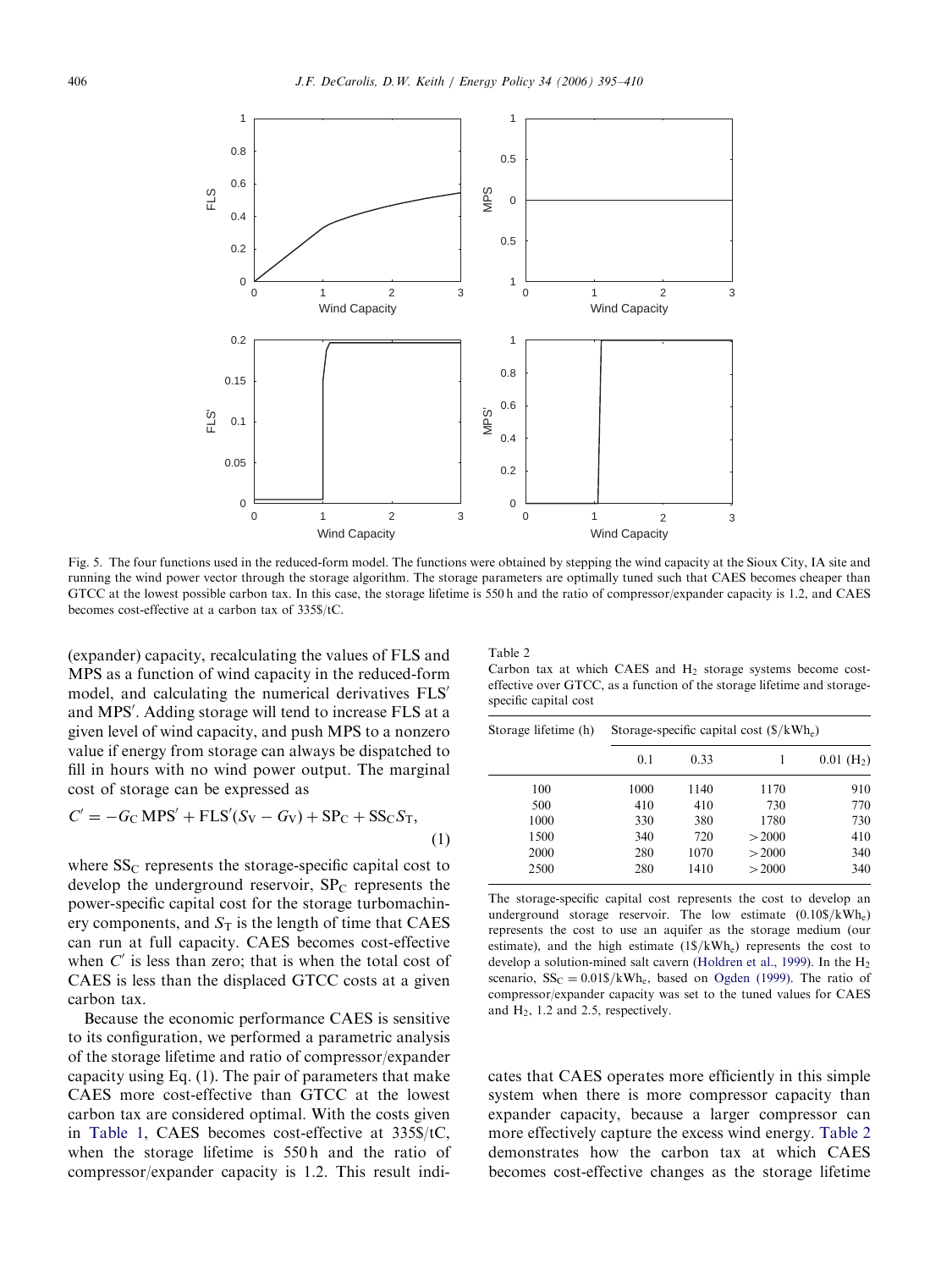<span id="page-12-0"></span>and storage-specific capital cost are varied, while holding the ratio of compressor/expander capacity constant at 1.2.

# 4.1. Cost comparison with an  $H_2$  system

Because CAES is penalized by its residual carbon dioxide emissions, we decided to test the performance of an  $H<sub>2</sub>$  storage system, which does not produce carbon emissions. Excess wind can be used to run an electrolyzer to generate hydrogen, which can then be stored under pressure in a storage reservoir. When electricity is needed, the hydrogen is released from storage and burned in a combustion turbine. The cost to generate hydrogen from large-scale alkaline electrolysis is projected to be as low as 300\$/kW at efficiencies of 70–85% (HHV), and the levelized cost to store  $H_2$  underground (in the same formations as compressed air) is \$2–\$6/GJ ([Ogden, 1999](#page-15-0)). It is also plausible to assume that combined-cycle  $H_2$  turbines could operate at the costs and efficiency given for GTCC in [Table 1](#page-5-0) ([Audus and](#page-14-0) [Jackson, 2001\)](#page-14-0). As such, an H<sub>2</sub> storage system could likely operate with a round-trip efficiency of roughly 40%.

As with CAES, a parametric analysis was performed to determine the optimal storage lifetime and ratio of electrolyzer/turbine capacity that allows the  $H_2$  system to become cost-effective at the lowest carbon tax. An optimal H2 storage system becomes cost-effective over GTCC at 343\$/tC with a storage lifetime of 2500 h and an optimal ratio of electrolyzer/turbine capacity of 2.7. The tuned  $H_2$  system requires significantly more storage reservoir capacity and more electrolyzer capacity than in the analogous CAES system for two reasons: (i) the  $H_2$ system has an electricity output/input ratio of 0.4 compared with 1.5 for CAES, which means much more energy will be lost in the  $H_2$  system, and (ii) the  $H_2$ system does not incur fuel costs or a carbon tax penalty so more capital can be devoted to building additional storage capacity in order to make up for the energy lost through inefficiency.

The comparative economic performance of CAES and  $H_2$  is given in Fig. 6, which plots the value of the cost derivative in Eq. (1) as a function of carbon tax. An unoptimized CAES system, in which the storage lifetime is 100 h and the compressor/expander ratio is 1, does not become cost-effective until a carbon tax of more than 1000\$/tC. Varying the storage lifetime and compressor/ expander ratio demonstrates that CAES performance can be dramatically improved when the parameters are tuned, making CAES cost-effective at 335\$/tC. The first steep drop in the cost derivative near  $260\frac{\text{C}}{\text{C}}$ 



Fig. 6. Plot of C', Eq. (1), as a function of carbon tax. The curves were normalized by the C' of unoptimized CAES evaluated at zero carbon tax. Storage is more cost-effective than GTCC when the derivative crosses zero. CAES and H<sub>2</sub> become cost-effective at 335\$/tC and 343\$/tC, respectively, when the parameters are tuned. In the model run with optimized CAES, the storage lifetime is 550 h and the ratio of compressor/expander capacity is 1.2. In the model run with optimized H<sub>2</sub>, the storage lifetime is 2500 h and the ratio of compressor/expander capacity is 2.7. Both CAES and H<sub>2</sub> with tuned parameters perform significantly better than the non-optimal CAES with a compressor/expander ratio of 1 and a lifetime of 100 h.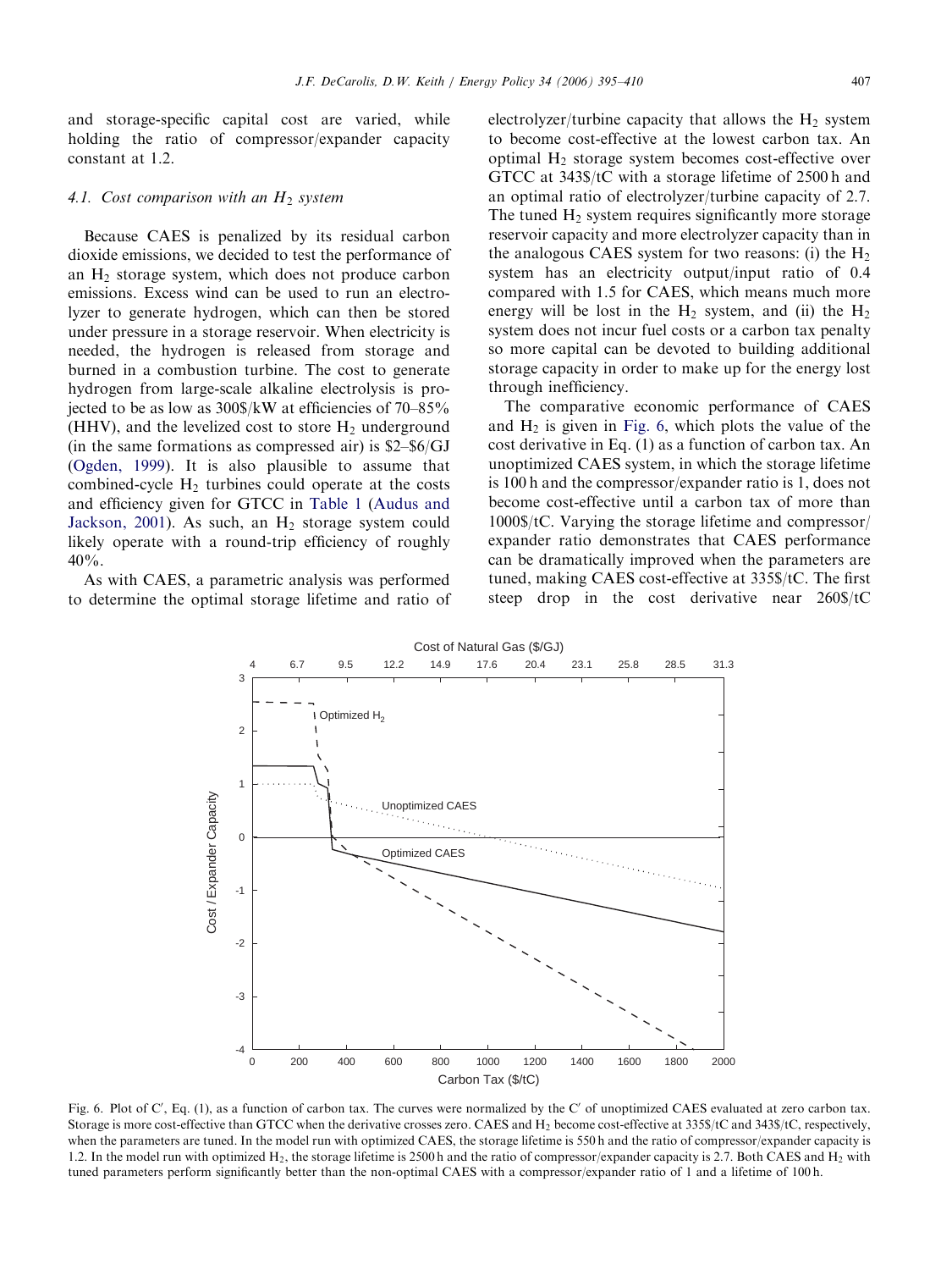corresponds to the jump in  $FLS'$  when wind capacity exceeds 1 (because excess wind fills the storage reservoir), and the second steep drop at  $320\frac{5}{t}$ C corresponds to the jump in MPS' when CAES displaces GTCC capacity. In the unoptimized curve, there is no second steep drop because CAES does not displace GTCC capacity, so CAES only becomes cost-effective when its total costs are lower than the marginal costs GTCC. The  $H<sub>2</sub>$  system is the most expensive at zero carbon tax, but exhibits a dramatic decline in cost relative to GTCC because it is unaffected by the carbon tax, and becomes cost effective at 343\$/tC.

#### 5. Conclusions

The model presented here allows us to estimate the cost of using large-scale wind to achieve deep cuts in  $CO<sub>2</sub>$  emissions by optimizing distributed wind sites, transmission lines, storage, and gas turbines to mitigate the problems posed by remoteness and intermittency. While the model is idealized, we can nevertheless draw several interesting conclusions about the use of largescale wind.

First, assuming comparatively low costs for wind turbines and a low discount rate of 10%, the average cost of electricity in a gas/wind system in which wind supplies half of demand is of order  $5 \frac{\cancel{e}}{kWh}$  including the cost of transmission and backup. Under our aggressive cost assumptions for wind, the average cost of wind at the remote site is  $2.6 \frac{\epsilon}{kWh}$ , about 30% less than the cost of electricity in our all-gas system. If wind must supply half of demand, the costs arising from intermittency and the remote location of wind sites increase the effective cost of wind power by about 3.7 to 6.3  $\phi$ /kWh, consistent with the estimates in DeCarolis and Keith (2001).

Second, even when the costs of intermittency and location are included, wind power is roughly competitive with costs of using other technologies, such as nuclear or coal with CCS, to achieve deep reductions in  $CO<sub>2</sub>$  emissions. For example, using similar economic assumptions to those employed here, [Johnson and Keith](#page-14-0) [\(2004\)](#page-14-0), found that the cost to reduce carbon emissions by 50% using a combination of coal to gas fuel switching and CCS was  $1-2 \phi/kWh$ , with CCS entering at carbon taxes of 100\$/tC or less. Our results suggest that, even when it is required to supply more than half of demand, large-scale wind can be a competitive means of mitigating  $CO<sub>2</sub>$  emissions.

Third, the costs imposed by wind intermittency scale to very low levels of penetration, contradicting several studies that suggest there is a threshold, typically 10–20%, below which wind does not affect grid stability or impose substantial costs (e.g., [Richardson and](#page-15-0) [McNerney, 1993; EWEA, 2003](#page-15-0)). Such studies do not

account for the cost resulting from a decrease in available system reserve and so neglect the decreased level of grid reliability, however small, stemming from intermittent wind. In contrast, we find that even small amounts of wind must be matched by additional gas capacity serving as system reserve, or reliability would be compromised.

Fourth, the economic benefit of expanding the spatial distribution of wind farms to reduce intermittency can exceed the costs of additional transmission infrastructure. [Fig. 3](#page-9-0) demonstrates that at carbon taxes greater than 280\$/tC, increasing the number of wind sites in the model increases the achievable level of carbon emissions abatement. [Fig. 4](#page-10-0) demonstrates that at a given level of carbon emissions abatement (without a carbon tax), increasing the number of wind sites in the model decreases the average cost of the system.

Fifth, there is a direct tradeoff between wind site diversity and storage. Spreading out wind farms reduces wind speed correlations, which mitigates the intermittency problem by smoothing out the aggregate wind power time series. [Fig. 2B](#page-8-0) demonstrates that sufficient wind site diversity renders CAES economically uncompetitive, even at carbon taxes approaching 1000\$/tC, whereas with only a single wind site CAES is cost effective at 500\$/tC.

Sixth, CAES is less competitive than expected under a carbon tax: its residual carbon dioxide emissions do not allow it to compete effectively against gas turbines. In addition, [Fig. 6](#page-12-0) demonstrates that the economic performance of storage is sensitive to how well the storage parameters are tuned. Interestingly, both CAES and the  $H_2$  system described in Section 4.1 exhibit similar economic performance, both becoming cheaper than GTCC near a carbon tax of 340\$/tC. CAES has lower capital costs and a higher roundtrip efficiency, but burns gas and incurs an economic penalty from the carbon tax. On the other hand, the  $H<sub>2</sub>$  system has significantly higher capital costs and a lower roundtrip efficiency, but does not require a natural gas and is not subject to the carbon tax. More generally, the storage analysis also indicates that a large-scale storage system that does not require the use of a fossil fuel (and has reasonable capital costs) could make a big contribution in a wind-dominated system.

Finally, the use of GT and GTCC as backup are a crucial part of our large-scale wind system, particularly in the scenario with five wind sites. As the level of wind increases in the 5-site system, the sum of GTCC and GT capacities remains constant and equal to the maximum load, which suggests the coincidence in our data set between peak demand and no wind power output. At high levels of wind penetration, the gas turbines effectively act as capacity reserve that ramp to complement the time-varying wind. When wind serves upwards of 60% of demand, the model chooses to install more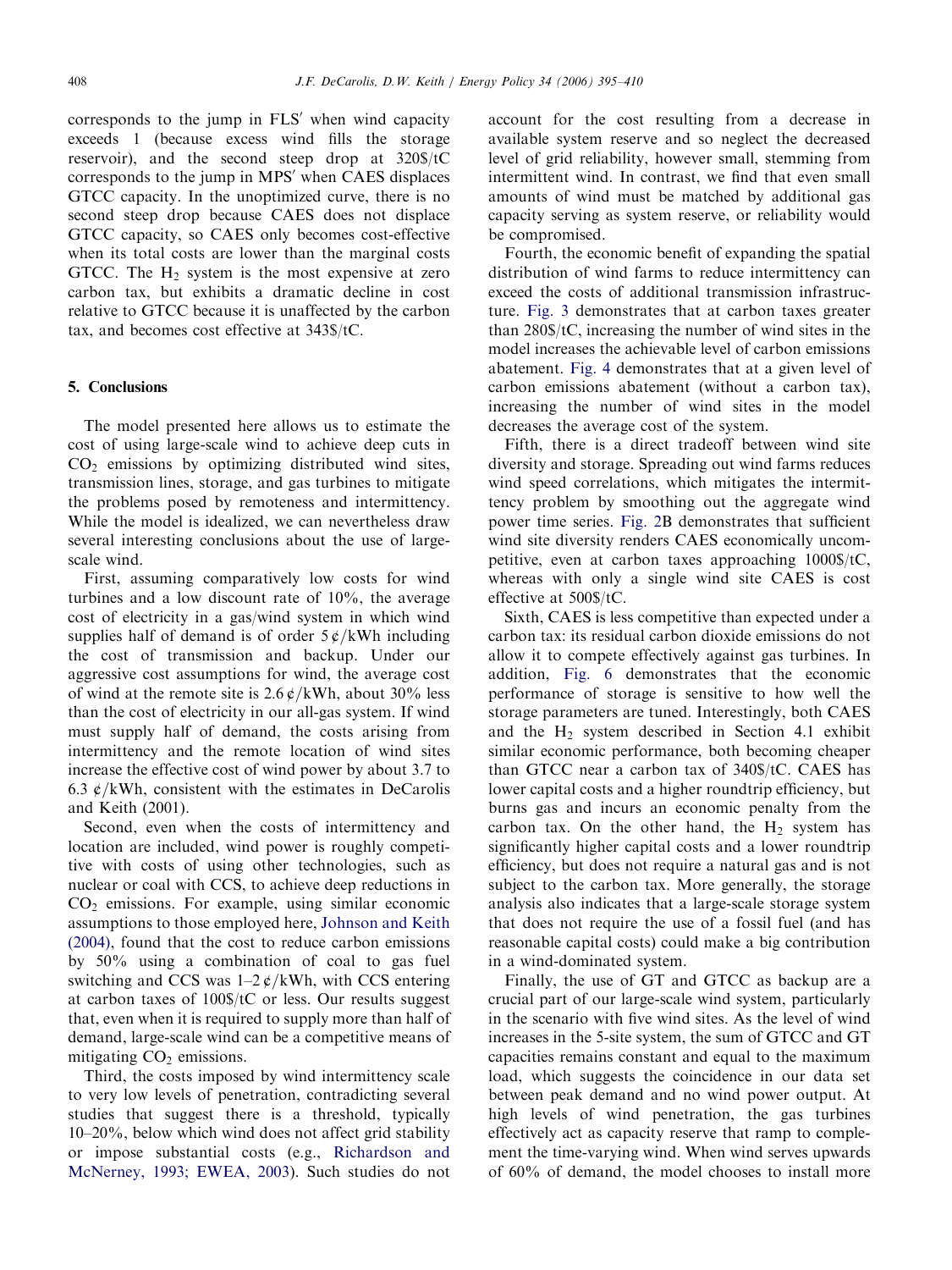<span id="page-14-0"></span>GT than GTCC capacity because of the lower rates of gas utilization.

Coal was not included in our greenfield model because it exists in a different carbon tax regime than wind, and is eliminated at carbon taxes exceeding 50\$/tC. Even if existing coal capacity were included in the model, it would be very expensive to run at high carbon taxes, and furthermore, at high levels of wind penetration coal ramps too slowly to be a useful complement to intermittent wind.

In summary, the cost of wind serving more than a third of demand, accounting for the remoteness and intermittency of wind resources, is similar to the cost of other carbon mitigating technologies in the electricity sector. While we do not discount the ability of other technologies to compete effectively with wind, we assert that wind is a serious option for electricity generation in a carbon constrained world.

# Acknowledgements

The authors wish to thank Alex Farrell of UC Berkeley, David Denkenberger and Jeffrey Greenblatt of Princeton, as well as Granger Morgan, Jay Apt, Lester Lave, and Hisham Zerriffi of Carnegie Mellon University for their insights. This research was made possible through support from the Carnegie Mellon Electricity Industry Center (CEIC). CEIC is supported by the Alfred P. Sloan Foundation and the Electric Power Research Institute.

#### References

- Archer, C.L., Jacobson, M.Z., 2003. Spatial and temporal distributions of U.S. winds and wind power at 80m derived from measurements. Journal of Geophysical Research 108 (D9), 4289 doi:10.1029/2002JD002076.
- Audus, H., Jackson, A.B.J., 2001. CO<sub>2</sub> Abatement by the combustion of H2-rich fuels in gas turbines greenhouse gas control technologies. In: Williams, D., Durie, B., McMullan, P., Paulson, C., Smith, A. (Eds.), Proceedings of the Fifth International Conference. CSIRO Publishing, Collingwood, Australia, pp. 759–764.
- AWEA, 2003. Global wind energy market report. American Wind Energy Association, Washington, DC, accessed 5 February 2003 from. [http://www.awea.org/pubs/documents/globalmarket2003.](http://www.awea.org/pubs/documents/globalmarket2003.pdf) [pdf.](http://www.awea.org/pubs/documents/globalmarket2003.pdf)
- Baxter, R., Makansi, J., 2003. Energy storage: an innovative answer to a few of today's challenges. Energy Pulse, accessed 19 December 2003 from [http://www.energypulse.net/centers/article/article\\_dis](http://www.energypulse.net/centers/article/articledisplay.cfm?aid=436)[play.cfm?a\\_id=436](http://www.energypulse.net/centers/article/articledisplay.cfm?aid=436).
- Borroughs, S., Bauer, S., 2001. Solution to some of Country's Energy Woes might be little more than Hot Air. Sandia National Laboratories, Livermore, CA, accessed 23 November 2003 from [http://www.sandia.gov/media/NewsRel/NR2001/norton.htm.](http://www.sandia.gov/media/NewsRel/NR2001/norton.htm)
- BP, 2003. BP Statistical Review of World Energy. British Petroleum, Egham, UK.
- BTM Consult, 2003. International Wind Energy Development: World Market Update 2002. BTM Consult, Ringkøbing, Denmark.
- Cavallo, A., 1995. High-capacity factor wind energy systems. Journal of Solar Energy Engineering 117, 137–143.
- Desai, N., Garza, S., et al., 2003. Study of Electric Transmission in Conjunction With Energy Storage Technology. Lower Colorado River Authority, Houston, TX.
- Edmonds, J., Clarke, J., Dooley, J., Kim, S.H., Smith, S.J., Stabilization of  $CO<sub>2</sub>$  in a B2 World: insights on the roles of carbon capture and disposal, hydrogen, and transportation technologies. Energy Economics, forthcoming.
- EIA (Energy Information Administration), Office of Integrated Analysis and Forecasting, US Department of Energy, 2003. Annual Energy Outlook 2003 With Projections to 2025 DOE/ EIA-0383(2003), US Government Printing Office, Washington, DC.
- Elliott, D.L., Holladay, C.G., Barchet, W.R., Foote, H.P., Sandusky, W.F., 1986. Wind Energy Resource Atlas of the United States Pacific Northwest Laboratory, DOE/CH 10093-4, Richland, WA.
- EPRI-DOE, 2003. EPRI-DOE handbook of energy storage for transmission and distribution applications. Report 1001834, Washington, DC.
- EWEA, 2003. Wind Force 12: A Blueprint to Achieve 12% of the World's Electricity From Wind Power by 2020. European Wind Energy Association, Brussels, Belgium.
- Fairley, P., 2003. Steady as she blows. IEEE Spectrum 40 (8), 35–39.
- Gardner, P., Snodin, H., et al., 2003. The Impacts of Increased Levels of Wind Penetration on the Electricity Systems of the Republic of Ireland and Northern Ireland: Final Report. Garrad Hassan and Partners Limited, Glasgow, Scotland.
- Grant, S., 2002. The Sound of Power Politics. The Hartford Courant, Hartford, CT.
- Grubb, M.J., 1988. The economic value of wind energy at high power system penetrations: an analysis of models, sensitivities and assumptions. Wind Engineering 12 (1), 1–26.
- Grubb, M.J., Meyer, N.I., 1993. Wind energy: resources, systems and regional strategies. In: Johansson, T.B., Burnham, L. (Eds.), Renewable Energy: Sources for Fuels and Electricity. Island Press, Washington, DC.
- Hauth, R.L., Tatro, P.J., et al., 1997. HVDC power transmission technology assessment. Report ORNL/Sub/95-SR93/1, Oak Ridge National Laboratory, Oak Ridge, TN.
- Hirst, E., 2001. Interactions of wind farms with bulk-power operations and markets. Accessed 21 August 2003 from [http://www.ehirst.](http://www.ehirst.com/publications.html) [com/publications.html.](http://www.ehirst.com/publications.html)
- Hirst, E., 2002. Price-responsive demand as reliability resources. Accessed 26 May 2004 from [http://www.ehirst.com/publications.](http://www.ehirst.com/publications.html) [html.](http://www.ehirst.com/publications.html)
- Holdren, J.P., et al. (President's Committee of Advisors on Science and Technology, Panel of Energy Research and Development) 1999. Powerful Partnerships: The Federal Role in International Cooperation on Energy Innovation. Office of Science and Technology Policy, Executive Office of the President of the United States, Washington, DC, pp. 5–7.
- Ilex, X., Strbac, G., 2002. Quantifying the System Costs of Additional Renewables in 2020. Ilex Energy Consulting, Oxford, UK.
- Johnson, T.L., Keith, D.W., 2004. Fossil electricity and  $CO<sub>2</sub>$ sequestration: how natural gas prices, initial conditions and retrofits determine the cost of controlling  $CO<sub>2</sub>$  emissions. Energy Policy 32, 367–382.
- Kahn, E., 1979. Reliability of distributed wind generators. Electric Power Systems Research 2, 1–14.
- Matsukawa, I., 2004. The effects of information on residential demand for electricity. The Energy Journal 25 (1), 1–17.
- McGowan, J., 2000. Windpower: a turn of the century review. Annual Review of Energy and the Environment 25, 147–197.
- Milligan, M., 2000. Modeling utility-scale wind power plants part 2: capacity credit. Wind Energy 3, 167–206.